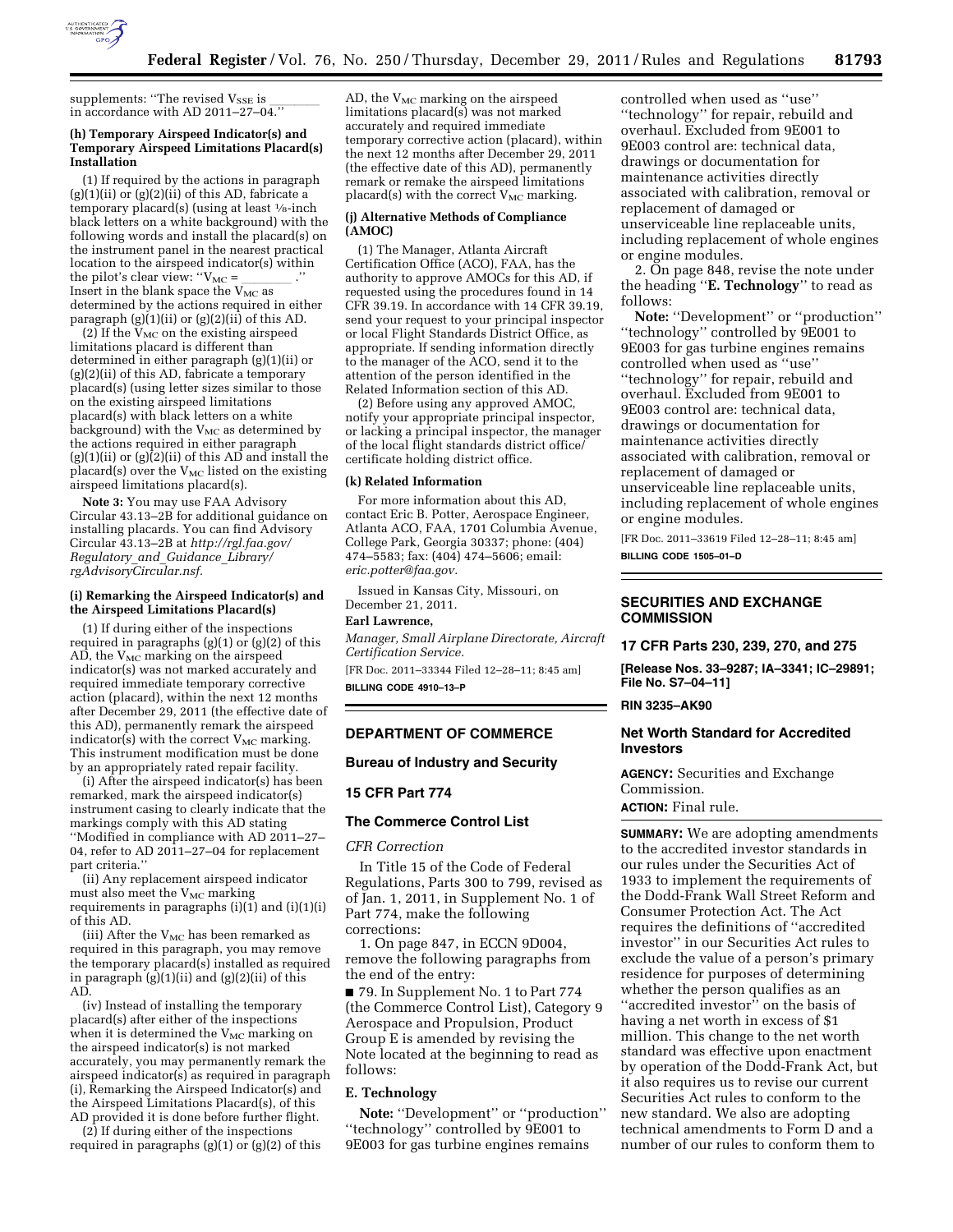the requirements of the Act and to correct cross-references to former Section 4(6) of the Securities Act, which was renumbered Section 4(5) by Section 944 of the Dodd-Frank Act.

**DATES:** *Effective date:* February 27, 2012.

**FOR FURTHER INFORMATION CONTACT:**  Anthony G. Barone, Special Counsel; Karen C. Wiedemann, Attorney Fellow; or Gerald J. Laporte, Chief; Office of Small Business Policy, Division of Corporation Finance, U.S. Securities and Exchange Commission, 100 F Street NE., Washington, DC 20549–3628, (202) 551–3460.

**SUPPLEMENTARY INFORMATION:** We are adopting amendments to Rule  $144(a)(3)(viii),$ <sup>1</sup> Rule 155(a),<sup>2</sup> Rule 215,<sup>3</sup> and Rule 501(a)(5) 4 and 501(e)(1)(i) of Regulation  $D<sup>5</sup>$  of our general rules under the Securities Act of 1933 ("Securities Act")<sup>6</sup>; Rule  $500(a)(1)$ <sup>7</sup> of our Securities Act form rules; Form D 8 under the Securities Act; Rule 17j– 1(a)(8) 9 under the Investment Company Act of 1940; 10 and Rule 204A–1(e)(7) 11 under the Investment Advisers Act of 1940.12

# **Table of Contents**

I. Background and Summary

- II. Discussion
	- A. Net Worth Standard for Accredited Investors
	- (1) Overview of the Amended Rules
	- (2) Treatment of Mortgage Debt
	- (3) Increases in Mortgage Debt in the 60 Days Before Sale of Securities
	- (4) Transition Rules
	- (5) Other Issues Considered
	- B. Technical and Conforming Amendments
- III. Paperwork Reduction Act
- IV. Cost-Benefit Analysis
- V. Consideration of Burden on Competition and Promotion of Efficiency, Competition and Capital Formation
- VI. Final Regulatory Flexibility Act Analysis
- VII. Statutory Authority and Text of the Amendments

## **I. Background and Summary**

On January 25, 2011, we proposed amendments to the accredited investor standards in our rules under the Securities Act of 1933 13 to implement the requirements of Section 413(a) of the

- 4 17 CFR 230.501(a)(5).
- 5 17 CFR 230.501 through 230.508.
- 6 15 U.S.C. 77a *et seq.*
- 7 17 CFR 239.500(a)(1).
- 8 17 CFR 239.500.
- 
- 9 17 CFR 270.17j–1(a)(8).
- 10 15 U.S.C. 80a–1 *et seq.*  11 17 CFR 275.204A–1(e)(7).
- 
- 12 15 U.S.C. 80b–1 *et seq.*
- 13*See Net Worth Standard for Accredited Investors,* Release No. 33–9177 (Jan. 25, 2011) [76 FR 5307] (the ''Proposing Release'').

Dodd-Frank Wall Street Reform and Consumer Protection Act (the ''Dodd-Frank Act'').14 The accredited investor standards, which are set forth in Rules 215 and 501 under the Securities Act, are used in determining the availability of certain exemptions from Securities Act registration for private and other limited offerings. Section 4(5) of the Securities Act exempts transactions involving offers or sales by an issuer solely to one or more accredited investors, if the aggregate offering price does not exceed \$5,000,000, there is no advertising or public solicitation in connection with the transaction, and the issuer files a notice with the Commission. Pursuant to Regulation D under the Securities Act, an issuer conducting a limited offering of securities pursuant to the safe harbor of Rule 505 or 506 does not have to comply with the information requirements of Rule 502(b) if sales are made only to accredited investors; and sales to accredited investors do not count towards the 35-purchaser limits under Rules 505 and 506.15 Moreover, accredited investor status obviates the sophistication requirement that Rule 506 imposes on non-accredited investors.16 One purpose of the accredited investor concept is to identify persons who can bear the economic risk of an investment in unregistered securities, including the ability to hold unregistered (and therefore less liquid) securities for an indefinite period and, if necessary, to afford a complete loss of such investment.17

Section 413(a) of the Dodd-Frank Act requires us to adjust the accredited investor net worth standard that applies to natural persons individually, or jointly with their spouse, to ''more than  $$1,000,000$  \* \* \* excluding the value of the primary residence.'' 18 Previously,

16Under Rule 506, each purchaser who is not an accredited investor must, either alone or with a purchaser representative, have such knowledge and experience in financial and business matters that he or she is capable of evaluating the merits and risks of the prospective investment. 17 CFR  $230.506(b)(2)(ii)$ .

17*See,* Release No. 33–5487 [39 FR 15261] (1974), at 15264 (discussing the previous safe harbor for private placements under Rule 146), and Release No. 33–6339 [46 FR 41791] (1981), at 41793 (noting that the accredited investor concept was intended to ''eliminat[e] the need for subjective judgments by the issuer about \* \* \* suitability'', because investors that met the definition of accredited investor would be ''presumed to meet the purchase qualifications'').

18The text of Section 413(a) states that: ''The Commission shall adjust any net worth standard for an accredited investor, as set forth in the rules of the Commission under the Securities Act of 1933,

this standard required a minimum net worth of more than \$1,000,000, but permitted the primary residence to be included in calculating net worth.19 Under Section 413(a), the change to remove the value of the primary residence from the net worth calculation became effective upon enactment of the Dodd-Frank Act. As discussed in detail below, we are adopting amendments to our rules to conform them to the new standard.

In the Proposing Release, we requested comment in nine specific areas. We received 43 comment letters in response.20 In addition, we received 15 letters commenting on Section 413(a) of the Dodd-Frank Act before the publication of the Proposing Release.21 These two sets of letters came from a variety of groups and constituencies, including state regulators, professional and trade associations, individual investors, broker-dealers and investment advisers, fund managers, consultants, academics and lawyers. Most comment letters expressed general support for the proposed amendments and the objectives that we articulated in the Proposing Release but suggested modifications to the proposals. The final rules reflect changes made in response to these comments, as well as other clarifying changes. As described in detail in the release, the most significant revisions from the proposal include the addition of (1) a grandfathering provision that permits the application of the former accredited investor net worth test in certain limited circumstances and (2) a provision addressing the treatment of incremental debt secured

19*See* 17 CFR 230.215(e) and 230.501(a)(5) (2010).

20The comment letters we received on the Proposing Release are available on our Web site at *[http://www.sec.gov/comments/s7-04-11/](http://www.sec.gov/comments/s7-04-11/s70411.shtml) [s70411.shtml.](http://www.sec.gov/comments/s7-04-11/s70411.shtml)* In this release, we refer to these letters as the ''comment letters'' to differentiate them from the ''advance comment letters'' described in footnote 21.

21To facilitate public input on its Dodd-Frank Act rulemaking before issuance of rule proposals, the Commission provided a series of email links, organized by topic, on its Web site at *[http://](http://www.sec.gov/spotlight/regreformcomments.shtml) [www.sec.gov/spotlight/regreformcomments.shtml.](http://www.sec.gov/spotlight/regreformcomments.shtml)*  In this release, we refer to letters we received in response to this invitation as ''advance comment letters.'' The advance comment letters we received in anticipation of this rule proposal are available at *[http://www.sec.gov/comments/df-title-iv/](http://www.sec.gov/comments/df-title-iv/accredited-investor/accredited-investor.shtml) [accredited-investor/accredited-investor.shtml.](http://www.sec.gov/comments/df-title-iv/accredited-investor/accredited-investor.shtml)* 

<sup>1</sup> 17 CFR 230.144(a)(3)(viii).

<sup>2</sup> 17 CFR 230.155(a).

<sup>3</sup> 17 CFR 230.215.

<sup>14</sup>Public Law 111–203, 124 Stat. 1376 (July 21, 2010).

<sup>15</sup>*See* note 26 below.

so that the individual net worth of any natural person, or joint net worth with the spouse of that person, at the time of purchase, is more than \$1,000,000 (as such amount is adjusted periodically by rule of the Commission), excluding the value of the primary residence of such natural person, except that during the 4-year period that begins on the date of enactment of this Act, any net worth standard shall be \$1,000,000, excluding the value of the primary residence of such natural person.'' *Id.*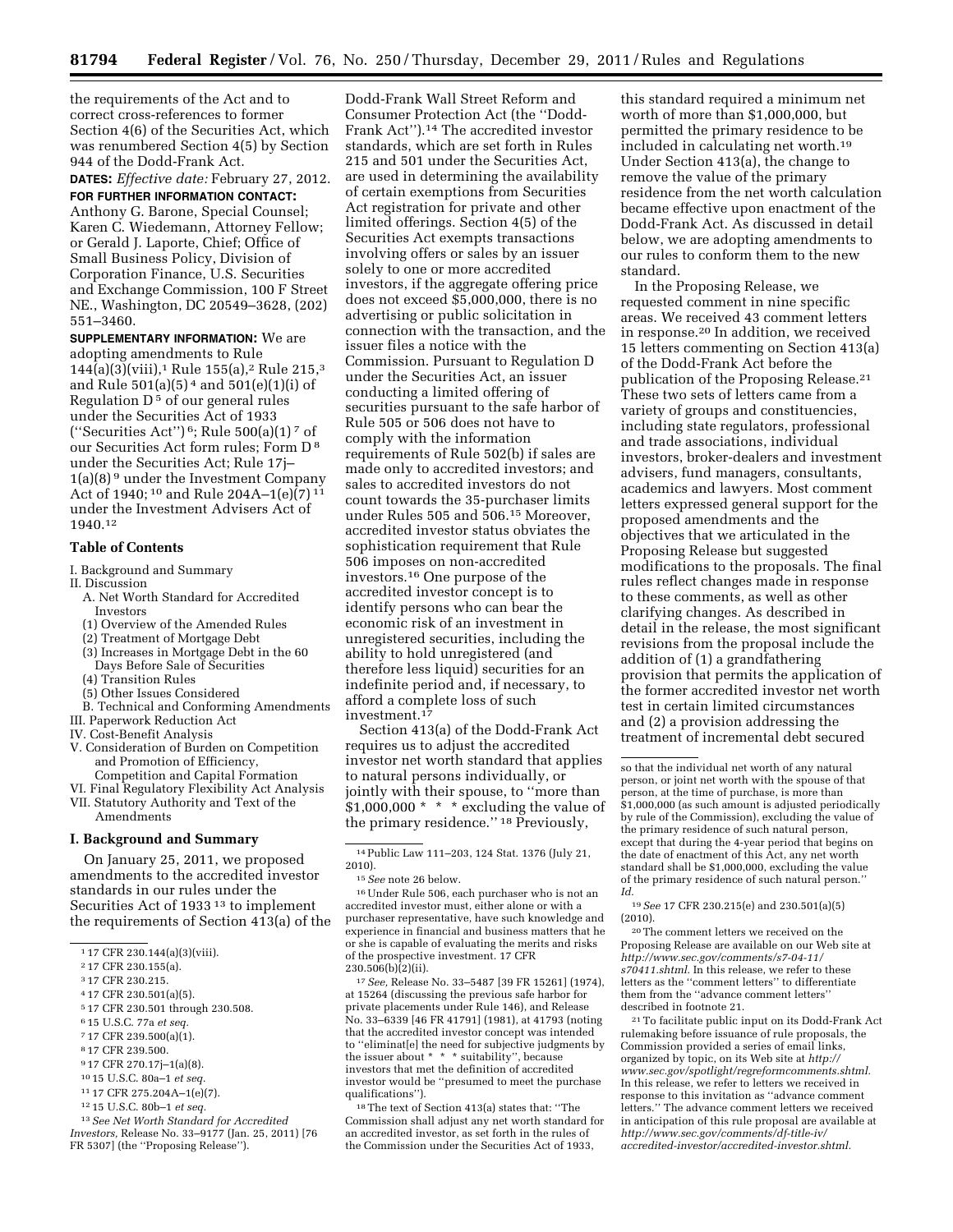by the primary residence that is incurred in the 60 days before the sale of securities to the individual. Finally, the language of the proposed rules has been revised to make them clearer and easier to apply.

Section 413(b) specifically authorizes us to undertake a review of the definition of the term ''accredited investor'' as it applies to natural persons, and requires us to undertake a review of the definition in its entirety every four years, beginning four years after enactment of the Dodd-Frank Act. We are also authorized to engage in rulemaking to make adjustments to the definition after each such review. Section 415 of the Dodd-Frank Act requires the Comptroller General of the United States to conduct a ''Study and Report on Accredited Investors'' examining ''the appropriate criteria for determining the financial thresholds or other criteria needed to qualify for accredited investor status and eligibility to invest in private funds.'' 22 The study is due three years after enactment of the legislation. We expect that the results of this study will be taken into account in any rulemaking that takes place in this area after the study is completed. Accordingly, we did not propose, and we are not adopting, any amendments to the definitions of ''accredited investor'' that are not related to Section 413(a) of the Dodd-Frank Act at this time.

In addition to the changes to the definition of ''accredited investor'' to implement the requirements of Section 413(a), we are also adopting today technical amendments to update crossreferences that have changed as a result of the deletion of former Section 4(5) of the Securities Act and the renumbering of former Section 4(6) as Section 4(5).23

#### **II. Discussion**

*A. Net Worth Standard for Accredited Investors* 

# (1) Overview of the Amended Rules

As discussed above, Section 413(a) of the Dodd-Frank Act requires us to adjust the accredited investor net worth standard 24 that applies under our

24Neither the Securities Act nor our rules promulgated under the Securities Act define the term ''net worth.'' The commonly understood, or basic, meaning of the term is the difference between the value of a person's assets and the value of the person's liabilities. See, *e.g., Barron's Financial* 

Securities Act rules to natural persons individually, or jointly with their spouse, to "more than  $$1,000,000$   $*$ excluding the value of the primary residence.'' Previously, the standard required a minimum net worth of more than \$1,000,000, but permitted the primary residence to be included in calculating net worth.

The relevant rules are Securities Act Rules 501 and 215.25 Rule 501 defines the term ''accredited investor'' for purposes of non-public and limited offerings under Rules 504(b)(1)(iii), 505 and 506 of Regulation D.26 The definition of ''accredited investor'' includes persons who come within any of eight listed categories, or whom the issuer reasonably believes come within one of those categories, at the time of the sale of securities to that person.27 The \$1 million individual net worth standard is one such category.28

Rule 215 defines the term ''accredited investor'' under Section 2(a)(15) of the Securities Act.29 Section 2(a)(15) and Rule 215 set the standards for accredited investor status under Section 4(5) of the Securities Act, formerly Section 4(6), which permits offerings solely to accredited investors of up to \$5 million, subject to certain conditions.<sup>30</sup> While

25 17 CFR 230.501(a)(5) and 230.215(e).

26Under Regulation D, issuers are subject to fewer regulatory requirements when the purchasers of their securities are accredited investors. Both Rule 505 and Rule 506 require that there be no more than, or the issuer reasonably believe there are no more than, 35 purchasers of securities in the offering. 17 CFR 230.505(b)(2)(ii) and 230.506(b)(2)(i). However, Rule 501(e) provides that accredited investors are not counted as purchasers for that purpose, with the result that an unlimited number of accredited investors may participate in an offering under Rule 505 or 506, provided that the other requirements of the rules are satisfied. Further, specific information requirements apply to issuers in Rule 505 and Rule 506 transactions if they sell to non-accredited investors, but not if they sell only to accredited investors. 17 CFR 230.502(b)(1). Thus, issuers in offerings under Rule 505 or 506 generally seek to establish that potential purchasers in the offering are accredited investors. In addition, Rule  $504(b)(1)(iii)$  exempts offerings from the manner of offering and resale restrictions that generally apply under Rule 504, if they are made in accordance with certain state law exemptions from registration that limit sales to accredited investors. 17 CFR 230.504(b)(1)(iii). 27 17 CFR 230.501(a).

28Other categories include certain regulated financial institutions; certain entities with total assets in excess of \$5 million; directors, executive officers and general partners of the issuer or its general partner; and natural persons who had an income of at least \$200,000 in each of the two most recent years (or \$300,000 together with their spouse) and have a reasonable expectation of reaching the same income level in the current year. *Id.* 

29 15 U.S.C. 77b(a)(15).

30 15 U.S.C. 77d(5). As discussed above, former Section 4(6) of the Securities Act was renumbered Section 4(5) by Section 944 of the Dodd-Frank Act. Regulation D is frequently relied upon,31 exclusive reliance on Section  $4(5)$  is rare.<sup>32</sup>

Historically, the accredited investor standards under Rule 215 and Rule 501 have been identical. We are adopting identical language in the amendments to Rule 501 and Rule 215, so the two rules will implement Section 413(a) of the Dodd-Frank Act in the same way. As amended, the new individual net worth standard in the accredited investor definition is:

Any natural person whose individual net worth, or joint net worth with that person's spouse, exceeds \$1,000,000.

(1) Except as provided in paragraph (2) of this section, for purposes of calculating net worth under this paragraph:

(i) The person's primary residence shall not be included as an asset;

(ii) Indebtedness that is secured by the person's primary residence, up to the estimated fair market value of the primary residence at the time of the sale of securities, shall not be included as a liability (except that if the amount of such indebtedness outstanding at the time of the sale of securities exceeds the amount outstanding 60 days before such time, other than as a result of the acquisition of the primary residence, the amount of such excess shall be included as a liability); and

(iii) Indebtedness that is secured by the person's primary residence in excess of the estimated fair market value of the primary residence at the time of the sale of securities shall be included as a liability.

(2) Paragraph (1) of this section will not apply to any calculation of a person's net worth made in connection with a purchase of securities in accordance with a right to purchase such securities, provided that: (i) Such right was held by the person on July 20, 2010;

(ii) The person qualified as an accredited investor on the basis of net worth at the time the person acquired such right; and

(iii) The person held securities of the same issuer, other than such right, on July 20, 2010.

The final accredited investor definition is consistent with the approach taken in the Proposing Release with respect to the basic treatment of the primary residence and indebtedness

32 In fiscal year 2010, we received 900 initial filings on Form D notifying us of a claim of exemption under Section 4(5), formerly Section 4(6), representing 5% of the 17,593 initial Form D filings we received for that year. Only 66 of those filings, or less than 0.4% of total initial Form D filings, claimed the Section 4(5) exemption exclusively. The other 834 of these Form D filings indicated that both Section 4(5) and a Regulation D exemption were being relied upon.

<sup>22</sup>Public Law 111–203, § 415, 124 Stat. 1376, 1578 (to be codified at 15 U.S.C. 80b–18c).

<sup>23</sup>Public Law 111–203, § 944, 124 Stat. 1376, 1897 (renumbering Securities Act Section 4(6), 15 U.S.C. 77d(6) (2006), as Section 4(5), 15 U.S.C. 77d(5)). Former Section 4(5) exempted transactions involving mortgages with a minimum aggregate sales price per purchaser of \$250,000, as well as the resales of those securities. 15 U.S.C. 77d(6) (2006).

*Guides,* Dictionary of Finance and Investment Terms, at 457 (7th ed. 2006).

<sup>31</sup> In fiscal year 2010, we received 16,856 initial filings on Form D notifying us of claims of exemption under Rules 504(b)(1)(iii), 505 and 506, 17 CFR 230.504(b)(1)(iii), 230.505 and 230.506, the three exemptive provisions in Regulation D where accredited investor status affects the availability of an exemption. This represented 96% of the 17,593 initial Form D filings we received for that year.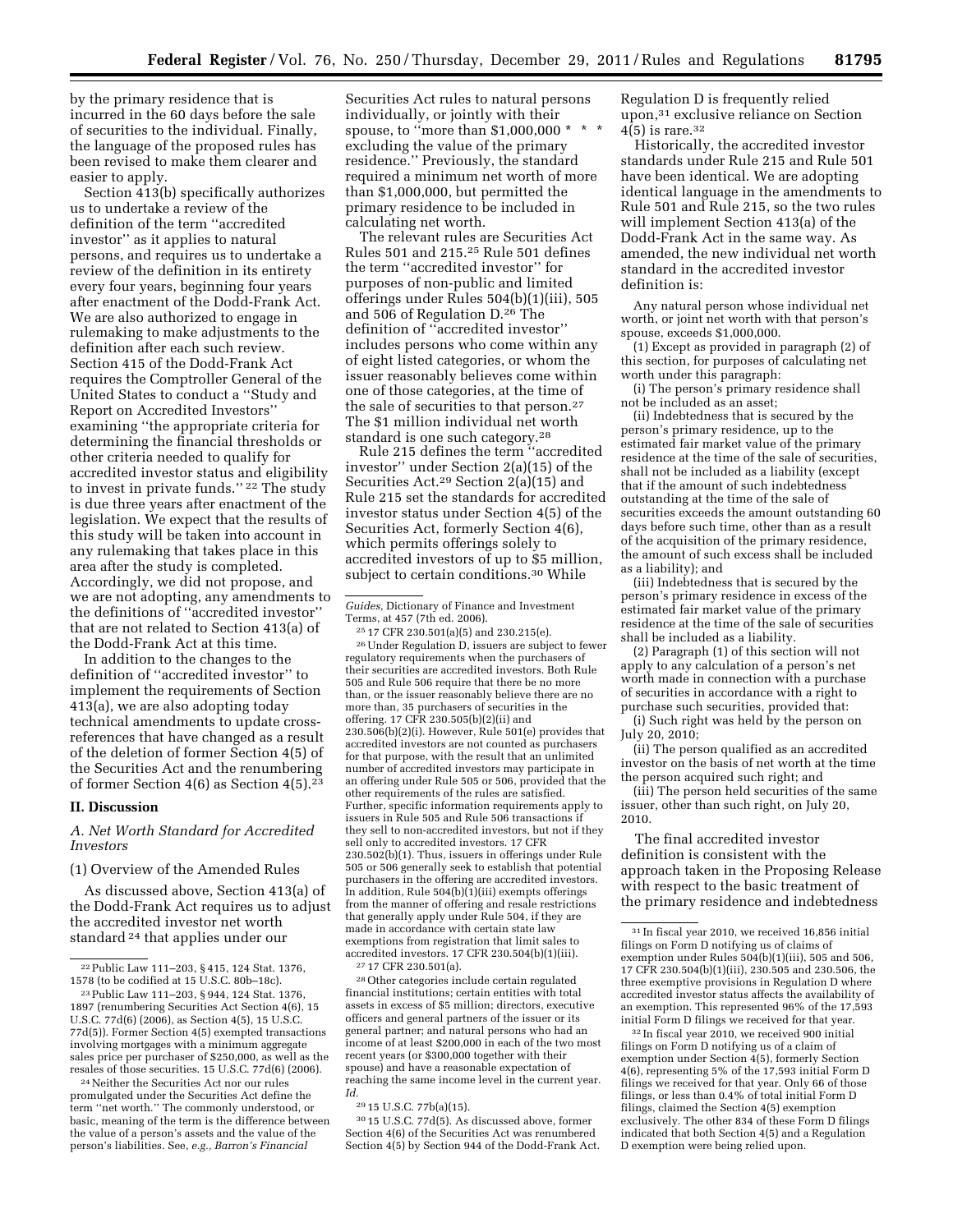secured by the primary residence.<sup>33</sup> We have revised the language of this provision to make it easier for issuers, investors and other market participants to apply the new net worth standard.<sup>34</sup> We have also included a provision addressing the treatment of incremental debt secured by the primary residence that is incurred in the 60 days before the sale of securities to the individual, and have revised the proposal so that that the prior accredited investor net worth test will apply in connection with the exercise of rights to acquire securities, so long as the rights were in existence on July 20, 2010, the day before enactment of the Dodd-Frank Act, the investor qualified as an accredited investor on the basis of net worth at the time the rights were acquired, and the investor held securities of the same issuer, other than the rights, on July 20, 2010.

# (2) Treatment of Mortgage Debt

Under the final rules, as in the Proposing Release, individuals' net worth will be calculated excluding any positive equity they may have in their primary residence.35 As we discussed in the Proposing Release, we believe this approach is the most appropriate way to conform our rules to Section 413(a). It reduces the net worth measure by the net amount that the primary residence contributed to net worth before enactment of Section 413(a), which we believe is what is commonly meant by ''the value of a person's primary residence.'' Most comment letters

35Thus, for example, if an investor with a net worth of \$2 million (calculated in the conventional manner before the enactment of Section 413(a)that is, by subtracting from the investor's total assets, including primary residence, the investor's total liabilities, including indebtedness secured by the residence) has a primary residence with an estimated fair market value of \$1.2 million and a mortgage loan of \$800,000, the investor's net worth for purposes of the new accredited investor standard is \$1.6 million. Before enactment of Section 413(a), the primary residence would have contributed a net amount of \$400,000 to the investor's net worth for purposes of the accredited investor net worth standard—the value of the primary residence (\$1.2 million) less the mortgage loan (\$800,000). Under the amendments, exclusion of the value of the primary residence would reduce the investor's net worth by the same \$400,000 amount.

supported defining ''excluding the value of the primary residence'' in this way.36

Three letters supported excluding the fair market value of the primary residence from net worth without excluding any associated debt.37 This group of letters argued that our proposal to ''net out'' any associated debt from the fair market value of the primary residence misinterprets the plain language of Section 413(a), and incentivizes investors to increase the amount of debt secured by their primary residence to acquire other assets for the purpose of inflating their net worth as calculated under our rules. As we stated in the Proposing Release, we believe that reducing an investor's net worth by the value of the primary residence without also excluding associated indebtedness would not accord with the manner in which net worth reflected home equity before enactment of Section 413(a); excluding the residence alone would reduce net worth by more than the amount the residence contributes. We believe the approach in the final rule is the most appropriate approach and is consistent with Section 413(a).38

Five comment letters advocated excluding from the net worth calculation both the fair market value of the primary residence and all indebtedness secured by the primary residence, regardless of whether such indebtedness exceeds the fair market value of the primary residence.<sup>39</sup> Several of these commentators disagreed with our proposal on the basis that the proposal would require an estimate of the fair market value of the primary residence which, in their view, would make the net worth calculation problematic and uncertain and would force investors to incur additional

37*See* comment letters from Secretary of the Commonwealth of Massachusetts (''Massachusetts Securities Division''), Professors Manning G. Warren and Marc I. Steinberg; and David A. Marion.

38New paragraph (ii) of the final rule, discussed in Part I.A.2 below, prohibits excluding incremental indebtedness secured by the primary residence that is incurred in the 60 days before the sale of securities. We believe this provision will mitigate incentives to increase debt secured against the residence solely for purposes of qualifying as an accredited investor.

39*See* comment letters from Welton E. Blount, Investment Program Association (''IPA''), Real Estate Investment Securities Association (''REISA''), Steven J. Thayer and Georg Merkl. *See also* advance comment letters from April Hamlin and Michael Scillia.

expense to obtain a third party appraisal of their residence. These commentators argued that excluding both the value of the primary residence and all indebtedness secured by the primary residence would simplify and provide greater certainty regarding the net worth calculation.

We disagree with this view, as did many commentators.40 In the first instance, estimating the value of the primary residence did not appear to cause problems before the Dodd-Frank Act, when that value was included in net worth for purposes of the definition of accredited investor. The rules did not then, and the rules we adopt today do not now, require a third party opinion on valuation, either for the primary residence or for any other assets or liabilities. All that is required is an estimate of fair market value.41 Further, as we explained in the Proposing Release, if the amount of mortgage debt exceeds the value of the primary residence (*i.e.,* an underwater mortgage), excluding the entire debt from net worth for purposes of the accredited investor definition would result in a higher net worth than under a basic net worth calculation that takes into account all assets and all liabilities. Net worth would be effectively increased by the amount by which the mortgage exceeds the value of the primary residence, because that excess amount is treated as a liability in a basic net worth calculation but would be excluded under the standard proposed by these commentators. We do not believe it would be appropriate for us to implement Section 413(a) in a way that results in increased net worth compared to a basic calculation for individuals with underwater mortgages.<sup>42</sup>

42Where the amount of debt secured by the primary residence exceeds the estimated value of the residence, the new rules will not trigger any adjustment to net worth as calculated before the enactment of Section 413(a). In a pre-Section 413(a) basic net worth calculation involving an underwater mortgage, the fair market value of the residence and the amount of the mortgage up to that fair market value are included in the calculation but net to zero, and the excess of the amount of the mortgage over the fair market value of the primary residence is included as a liability. Under the final rules, the fair market value of the residence and the amount of the mortgage up to that fair market value are excluded from the calculation, and the excess of the amount of the mortgage over the fair market value of the primary residence is included as a

<sup>33</sup> It is also consistent with the staff's initial analysis of Section 413(a). *See* Securities Act Rules Compliance & Disclosure Interpretation, Question No. 255.47 (July 23, 2010) (available at *[http://](http://www.sec.gov/divisions/corpfin/guidance/securitiesactrules-interps.htm#255.47)  [www.sec.gov/divisions/corpfin/guidance/](http://www.sec.gov/divisions/corpfin/guidance/securitiesactrules-interps.htm#255.47) [securitiesactrules-interps.htm#255.47](http://www.sec.gov/divisions/corpfin/guidance/securitiesactrules-interps.htm#255.47)*).

 $^{\rm 34}\, \rm{We}$  have also deleted a reference to measuring net worth at the time of the investor's purchase, as all standards under the accredited investor definition are measured ''at the time of the sale of securities to that person.'' 17 CFR 230.501(a).

<sup>36</sup>*See, e.g.,* comment letters from Business Law Section of the American Bar Association (''ABA''), Cornell Securities Law Clinic (''Cornell''), Investment Adviser Association (''IAA''), Managed Funds Association, North American Securities Administrators Association (''NASAA''), Public Investors Arbitration Bar Association and Sullivan & Cromwell LLP (''S&C'').

<sup>40</sup>*See, e.g.,* letters from Massachusetts Securities Division, Cornell, International Association of Small Broker Dealers and Advisors, NASAA and the Public Investors Arbitration Association.

<sup>41</sup>*See, e.g.,* Release No. 33–6455 (Mar. 3, 1983) at Question 21 (confirming that, under the net worth standard in effect at the time, ''the estimated fair market value'' of a primary residence could be considered as an asset) and Question 45 (individual statement of net worth reflects estimated value of assets and liabilities).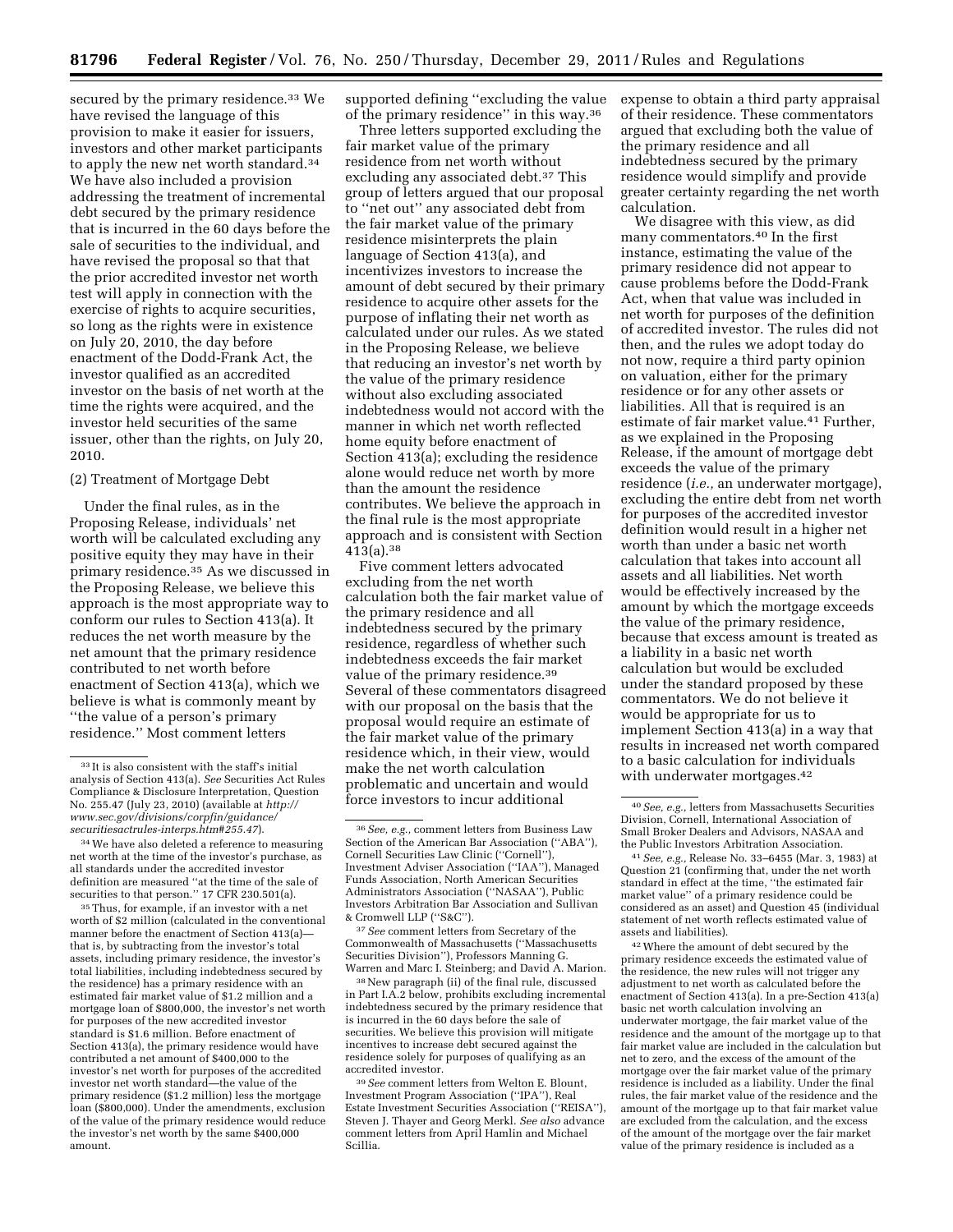Three comment letters argued that mortgage debt in excess of the value of the primary residence should be excluded from the net worth calculation if the borrower would not be subject to personal liability by reason of contractual terms or state antideficiency statutes or similar laws.43 In these situations, indebtedness in excess of the value of the residence may not be legally collectible, either because the loan by its terms provides recourse only to the underlying asset, the residence, or because applicable law bars a lender from obtaining a judgment for the shortfall when the fair market value of the residence (or the price obtained in a foreclosure sale) is less than the loan amount.44

Under the final rules, any excess of indebtedness secured by the primary residence over the estimated fair market value of the residence is considered a liability for purposes of determining accredited investor status on the basis of net worth, whether or not the lender can seek repayment from other assets in default. In our view, the full amount of the debt incurred by the investor is the most appropriate value to use in determining accredited investor status. That is the basis on which interest accrues under the mortgage and the amount that third parties would look to in assessing creditworthiness. We do not believe that the treatment of a mortgage should vary solely because of state laws that limit the rights of the lender in an action to enforce the

43*See* comment letters from ABA and IPA and advance comment letter from Keith P. Bishop.

44*See* Ghent, Andra C. and Kudlyak, Marianna, ''Recourse and Residential Mortgage Default: Theory and Evidence from U.S. States,'' (February 25, 2011), Federal Reserve Bank of Richmond Working Paper No. 09–10R. Available at SSRN: *[http://ssrn.com/abstract=1432437.](http://ssrn.com/abstract=1432437)* In their Appendix A, the authors provide a summary of mortgage foreclosure procedures and antideficiency statutes in the 50 states and the District of Columbia. They classify 11 states (Alaska, Arizona, California, Iowa, Minnesota, Montana, North Carolina (for purchase mortgages only), North Dakota, Oregon, Washington and Wisconsin) as non-recourse states.

borrower's promise to repay. Such laws vary significantly in scope and procedural requirements, and their operation is often contingent on the specific foreclosure process chosen by the lender and other factors beyond the borrower's control.45 We believe it would add substantial complexity to the rule if market participants were called upon to determine how an antideficiency statute would operate in the individual circumstances of each prospective investor. Moreover, the data available to us suggest that there would be no material difference in the number of households that qualify as accredited investors if we were to allow special treatment of non-recourse mortgages.46 Accordingly, the final rules specify that debt secured against the primary residence in excess of the estimated fair market value of the primary residence must be treated as a liability in the net worth calculation.

(3) Increases in Mortgage Debt in the 60 Days Before Sale of Securities

We also solicited comment on whether the amendments should contain a timing provision to prevent investors from artificially inflating their net worth by incurring incremental indebtedness secured by their primary residence, thereby effectively converting their home equity—which is excluded from the net worth calculation under the rules adopted today—into cash or other assets that would be included in the net worth calculation. As an example, we indicated that the amendments could provide that the net worth calculation must be made as of a date 30, 60, or 90 days before the sale of the securities, as well as at the time of sale.

State securities regulators strongly supported this approach, noting that it would make the practice of advising investors to use equity in their primary residence to purchase securities less

46Using data from the 2007 Federal Reserve Board Survey of Consumer Finances, staff from our Division of Risk, Strategy and Financial Innovation estimate that in 2007 the same number of U.S. households (approximately 7.6 million) would have qualified for accredited investor status on the basis of net worth under our amendments and under an alternative net worth calculation that excluded both the fair market value of the primary residence and all indebtedness secured by the residence, even indebtedness in excess of the fair market value of the residence. Based on discussions with staff economists at the Federal Reserve Board, estimates derived from their unpublished 2009 supplemental update of the 2007 survey are qualitatively similar. For both 2007 and 2009, the data suggest that the number of households nationwide that qualify as accredited investors is not affected by whether the net worth calculation includes or excludes the underwater portion of debt secured by the primary residence.

attractive, thereby helping to ensure that unregistered securities are not sold to investors with limited assets other than their homes, who may not be able to fend for themselves without the protections afforded by registration.47 On the other hand, many commentators opposed having special rules for debt secured by a primary residence incurred close in time to the sale of securities, asserting that imposing such a timing provision would unduly complicate the calculation of net worth.48 Some were particularly concerned that the date when accredited investor status has to be determined may not be known sufficiently in advance to permit a full net worth calculation 30, 60, or 90 days ahead of time, or that such a requirement would force delays in capital raising efforts.49 We agree that we should avoid adding undue complexity in the process for determination of accredited investor status; however, we believe that the rule should address potential incentives for individuals to incur debt secured by a primary residence for the purpose of inflating their net worth to qualify as accredited investors. If the rule does not address that issue, the population Congress intended to protect individuals whose net worth is below \$1 million unless their home equity is taken into account—may be incentivized (or urged by unscrupulous salespeople) to take on debt secured by their homes for the purpose of qualifying as accredited investors and participating in investments without the protection to which they are entitled.

We believe we have addressed this concern in a manner that manages the complexities noted by commentators that could arise from a requirement to calculate net worth far in advance of a possible sale of securities or to calculate net worth twice. The final rule provides a specific provision addressing the treatment of incremental debt secured by the primary residence that is incurred in the 60 days before the sale of securities.50 As described above, debt secured by the primary residence generally will not be included as a

liability. In both cases, the overall impact on net worth is a reduction equal to the underwater amount (*i.e.,* the excess of the amount of the mortgage over the fair market value of the residence). Take, for example, an investor whose primary residence has an estimated fair market value of \$1.2 million, with a mortgage of \$1.4 million. The excess of mortgage loan over the fair market value of the primary residence (in this case, \$200,000) would be taken into account as a liability and serve to reduce net worth both under a conventional net worth calculation and under the accredited investor definition adopted today. If, on the other hand, all debt secured by the primary residence were excluded, including debt in excess of the estimated fair market value of the residence, the investor's net worth would be \$200,000 higher than under a conventional calculation because the mortgage debt in excess of the value of the primary residence would not be treated as a liability.

<sup>45</sup>*See id.* 

<sup>47</sup>Comment letter from NASAA. The other supporter of a timing provision was the Cornell Securities Law Clinic. *See* comment letter from Cornell (''The Clinic believes that a timing rule should not require the '60 day' calculation to be performed on the date 60 days before the purchase date; rather, the calculation should occur on the intended purchase date, and estimate the investor's net worth as it was on the date 60 days before the intended purchase date.'').

<sup>48</sup>*See* letters from ABA, Robert Edgerton, Georg Merkl, REISA and S&C.

<sup>49</sup>*See* comment letters from ABA and Robert Edgerton.

<sup>50</sup>*See, e.g.,* New Rule 501(a)(i)(B).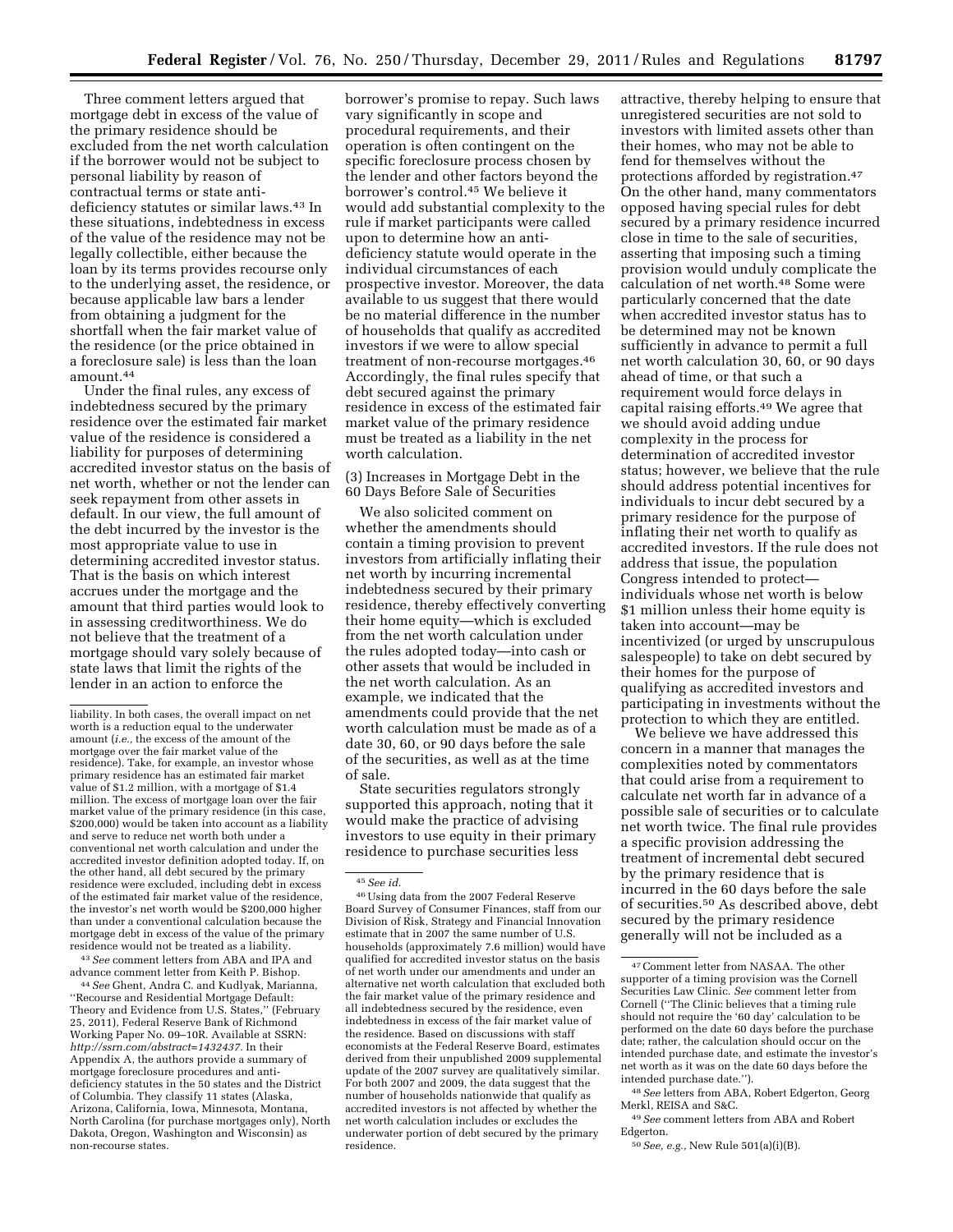liability in the net worth calculation under the rule, except to the extent it exceeds the estimated value of the primary residence. Under the final rule, any increase in the amount of debt secured by a primary residence in the 60 days before the time of sale of securities to an individual generally will be included as a liability, even if the estimated value of the primary residence exceeds the aggregate amount of debt secured by such primary residence.51 Net worth will be calculated only once, at the time of sale of securities (the same time as under current rules). The individual's primary residence will be excluded from assets and any indebtedness secured by the primary residence, up to the estimated value of the primary residence at of that time, will be excluded from liabilities, except if there is incremental debt secured by the primary residence incurred in the 60 days before the sale of securities. If any such incremental debt is incurred, net worth will be reduced by the amount of the incremental debt. In other words, the only additional calculation required by the 60-day look-back provision is to identify any increase in mortgage debt over the 60-day period preceding the purchase of securities.

This approach will make it more difficult for individuals to manipulate their net worth as calculated under our rules by borrowing against their primary residence shortly before seeking to qualify as an accredited investor, to take advantage of any positive equity in the primary residence. It should, therefore, significantly reduce the incentive for individuals to try to ''game'' the accredited investor net worth standard or for salespeople to attempt to induce individuals to take on incremental debt secured against their homes to facilitate a near-term investment in an offering. The new provision may impose additional costs and burdens on

investors who increase the indebtedness secured by their primary residence shortly before seeking to invest in a Rule 506 offering if the proceeds of such refinancing are invested in the primary residence or are otherwise disposed of without acquiring an asset that is included in the net worth calculation, because in such circumstances the amount of such additional borrowing will be treated as a liability, but the proceeds will not be treated as an asset. If such an increase in liabilities causes an individual not to meet the \$1,000,000 net worth test, and he or she does not otherwise qualify as an accredited investor, the individual may be excluded from investment opportunities if issuers are unable or unwilling to permit the participation of nonaccredited investors. However, our approach should not present the same practical difficulties as requiring a full net worth calculation as of a date 30, 60, or 90 days before securities are sold to an investor, in which all assets and liabilities of the investor would have to be taken into account based on their values as of the specified date.

We have included a 60-day look-back period for this purpose because we believe a 60-day period is long enough to decrease the likelihood that parties will attempt to circumvent the standard by taking on new debt and waiting for the look-back period to expire, while minimizing the potential burden on investors who increase their mortgage debt for other reasons. Both letters that commented favorably on the possible requirement to calculate net worth as of a specified date before the sale of securities supported a 60-day look-back period.52 Another alternative to address this practice would have been to provide that any debt secured by a primary residence that was incurred after the original date of purchase of the primary residence would have to be counted as a liability, whether or not the fair market value of the primary residence exceeded the value of the total amount of debt secured by the primary residence. We believe that such a standard would be overly restrictive and not provide for ordinary course changes to debt secured by a primary residence, such as refinancing and drawings on home equity lines.

#### (4) Transition Rules

We did not propose any rules for transition to the new accredited investor net worth standards. In the Proposing Release, we questioned whether any

transition relief would be necessary or appropriate because the new standards became effective upon enactment of the Dodd-Frank Act on July 21, 2010. We did, however, solicit comment on whether we should adopt provisions to permit investors who ceased to qualify as accredited investors as a result of the changes effected by Section 413(a) to be treated as accredited for purposes of certain subsequent or ''follow-on'' investments.

Commentators generally supported a provision that would allow investors in that situation to participate in certain types of follow-on investments.53 Some letters argued that such a provision would be appropriate to permit investors to protect their proportionate interest in an issuer or to exercise rights associated with an existing investment on the basis originally bargained for.54 Others argued more broadly that investors should be permitted to maintain existing investment plans to avoid adverse tax or other consequences.55 Commentators expressed a concern that issuers may be unwilling or unable to provide the information required to be provided to non-accredited investors under Rule 501(b)(1) of Regulation D,56 and may simply exclude individuals from participating in securities offerings who no longer qualify as accredited investors.57

We are not persuaded that grandfathering or other transition provisions would be appropriate in all circumstances urged by commentators. In cases where securities would be purchased based on an investment decision made before enactment of the Dodd-Frank Act (for example, a capital call that is not subject to conditions under the investor's control, under an

54Comment letters identified rights such as preemptive rights, rights of first refusal and buy-sell agreements, as well as provisions that impose dilution or other adverse consequences on investors who do not invest in future rounds of financing.

55*See, e.g.,* comment letters from REISA (roll over of real estate investments) and Sutherland (roll over of private placement insurance contracts).

56 17 CFR 230.501(b)(1).

57Several letters also argued that issuers would not attempt to rely on the broader Section 4(2) exemption because it would create unnecessary legal risk related to the offering process. *See, e.g.,*  comment letters from Sutherland and Steven J. Thayer.

<sup>51</sup>The fair market value of the primary residence is determined as of the time of sale of securities, even if the investor has changed his or her primary residence during the 60-day period. The rule provides an exception to the 60-day look-back provision for increases in debt secured by a primary residence where the debt results from the acquisition of the primary residence. Without this exception, an individual who acquires a new primary residence in the 60-day period before a sale of securities may have to include the full amount of the mortgage incurred in connection with the purchase of the primary residence as a liability, while excluding the full value of the primary residence, in a net worth calculation. The 60-day look-back provision is intended to address incremental debt secured against a primary residence that is incurred for the purpose of inflating net worth. It is not intended to address debt secured by a primary residence that is incurred in connection with the acquisition of a primary residence within the 60-day period.

<sup>52</sup>*See* comment letters from Cornell (suggesting a 60-day period) and NASAA (suggesting a 60- or 90 day period).

<sup>53</sup>*See* comment letters from ABA, Robert Edgerton, IAA, IPA, Georg Merkl, REISA, S&C, Sutherland Asbill & Brennan (''Sutherland'') and Steven J. Thayer. Only one comment letter objected to a transition provision, arguing that Congressional intent is evident from the fact that Section 413(a) was effective immediately upon enactment of the Dodd-Frank Act and that investors who no longer qualify as accredited investors under Section 413(a) may participate in follow-on offerings as nonaccredited investors. *See* letter from Cornell.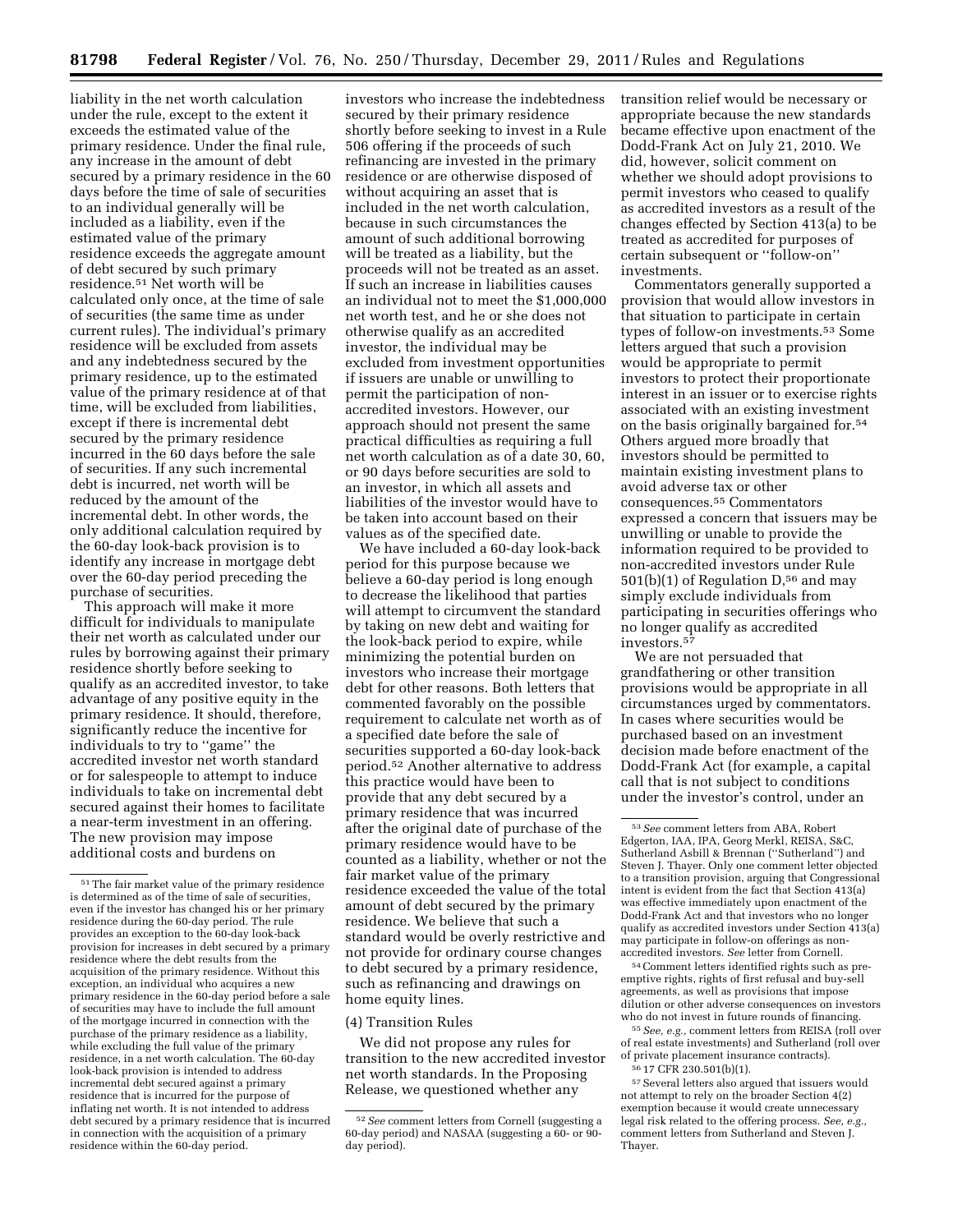agreement entered into before enactment of the Dodd-Frank Act), accredited investor status would have been determined at the time of the investment decision. A subsequent change in the investor's accredited status would not be relevant, so special accommodation would not be needed. With respect to new investment decisions, some situations for which commentators requested special treatment could raise significant investor protection concerns. For example, certain rights to acquire securities in existence before the enactment of the Dodd-Frank Act could involve different issuers than the original investment. In such circumstances, an investor may not have been sufficiently familiar with, or had an opportunity to conduct diligence with respect to, such different issuers at the time the investor met the accredited investor net worth standard and received such rights.

We note also that the change in the accredited investor net worth standard took effect in July 2010, upon enactment of Section 413(a) of the Dodd-Frank Act. No grandfathering or transition provisions were included in Section 413(a), so market participants have been operating under the new standard for over a year. In particular, where existing rights (for example, under derivative instruments such as options, warrants and convertibles) give rise to a continuous offering of the underlying securities, because no grandfathering was provided by statute, issuers have already had to address any concerns that arose upon the change in the accredited investor net worth standard.

We do believe, however, that limited grandfathering would be appropriate in connection with investors' exercise of certain pre-existing rights to acquire securities. The final rules, therefore, contain a provision under which the former accredited investor net worth test will apply to purchases of securities in accordance with a right to purchase such securities,<sup>58</sup> so long as (i) The right was held by a person on July 20, 2010, the day before the enactment of the Dodd-Frank Act; (ii) the person qualified as an accredited investor on the basis of net worth at the time the right was acquired; and (iii) the person held securities of the same issuer, other than the right, on July 20, 2010. For

example, if an investor who qualified as accredited based on net worth at the time of her original investment owned common stock of an issuer on July 20, 2010, and on that date had pre-emptive rights to acquire additional common stock of that issuer, then when the issuer makes an offering of common stock that triggers the pre-emptive rights, the investor's net worth will be calculated as it was before enactment of the Dodd-Frank Act. Likewise, if the same investor owned Series A preferred stock of an issuer on July 20, 2010 and on that date had a right of first offer to purchase any equity securities offered by the issuer in a future sale, and the issuer proposed to sell Series B preferred stock at a future date, then the investor's net worth will be calculated as it was before enactment of the Dodd-Frank Act for purposes of exercising the right of first offer to purchase Series B preferred stock from the issuer. The provision is limited to persons who qualified as accredited investors on the basis of net worth at the time the relevant rights were originally acquired, and who held securities of the issuer other than the rights on July 20, 2010. We believe this approach strikes an appropriate balance between preserving investors' ability to exercise previously bargained-for rights, which otherwise may have been impaired by the change in accredited investor definition, and maintaining the investor protection benefits that Section 413(a) seeks to achieve.

#### (5) Other Issues Considered

In our Proposing Release, we requested comment on two additional issues discussed below, which we determined do not require any change in our rules.

*Defining ''Primary Residence.''* We solicited comment on whether we should define the term ''primary residence'' for purposes of the rules we are amending. Our proposal did not contain a definition, consistent with our past policies in this area 59 and in an

attempt to avoid unnecessary complexity in a rule that is intended to be straightforward in application.

Several comment letters agreed with us that the term ''primary residence'' is well understood, and does not require a legal definition.60 Two comment letters advocated adoption of a legal definition, but did not agree on what definition should apply.61

We believe that "primary residence" has a commonly understood meaning as the home where a person lives most of the time. Consistent with the approach in Regulation D to reduce unnecessary complexity, we are not adopting a definition of the term ''primary residence.''

*Proceeds of Debt Secured by Primary Residence Incurred to Invest in Securities.* We solicited comment on whether the accredited investor definition should contain special provisions addressing the treatment of debt secured by a primary residence where the proceeds of the debt are used to invest in securities. Under the rules we are adopting today, debt secured by the primary residence will generally be excluded from the calculation of net worth to the extent of the estimated fair market value of the primary residence. NASAA had urged in an advance comment letter that netting of such debt not be permitted if proceeds of the debt were used to invest in securities. NASAA's concern was that, without such a rule, we would create an incentive for unscrupulous salespeople to induce investors with significant equity in their home to borrow against their home for the purpose of investing in unsuitable unregistered offerings.62

NASAA made this suggestion again in its comment letter on the Proposing Release, which was the only comment letter supporting this idea.63 The other comment letters that addressed this issue opposed it.64 Critics asserted that such a change would add substantial complexity to the compliance process because of the difficulties of tracing loan proceeds, and suggested that the concerns articulated by NASAA could be better and more effectively addressed through enforcement of existing Securities Act and broker-dealer rules.

<sup>58</sup>The grandfathering provision applies to the exercise of statutory rights, such as pre-emptive rights arising under state law; rights arising under an entity's constituent documents; and contractual rights, such as rights to acquire securities upon exercise of an option or warrant or upon conversion of a convertible instrument, rights of first offer or first refusal and contractual pre-emptive rights.

 $^{59}\rm{None}$  of our three other rules that use the term ''primary residence'' have a definition of the term. *See* 17 CFR 240.17a–3(a)(17)(i)(A), 17 CFR 247.701(d)(1)(A) and 17 CFR 210.2– 01(c)(1)(ii)(A)(*4*). Regulation D also did not define the similar term ''principal residence,'' as used in Rule 501(e)(1)(i) of Regulation D. 17 CFR 230.501(e)(1)(i). Until now, Regulation D used the term ''principal residence'' to exclude any purchasers who are relatives or spouses of the purchaser and who share the same principal residence as the purchaser for purposes of calculating the number of purchasers in a Regulation D offering. As explained below, we are adopting amendments to change this reference from ''principal residence'' to ''primary residence'' so that it conforms to the terminology of the Dodd-Frank Act. *See* text accompanying note 66 below.

<sup>60</sup>*See, e.g.,* comment letters from ABA, S&C and Steven J. Thayer.

<sup>61</sup>*See* comment letter from Cornell (suggesting the definition in Internal Revenue Code § 121). A comment letter from an individual suggested that the Commission use the definition of the term ''primary residence'' of the Organization for Economic Cooperation and Development, at least for non-U.S. investors. *See* letter from Georg Merkl.

<sup>62</sup>Advance comment letter from NASAA.

<sup>63</sup>*See* letter from NASAA.

<sup>64</sup>*See, e.g.,* letters from ABA, REISA, S&C, Robert G. Edgerton, Georg Merkl and Steven J. Thayer.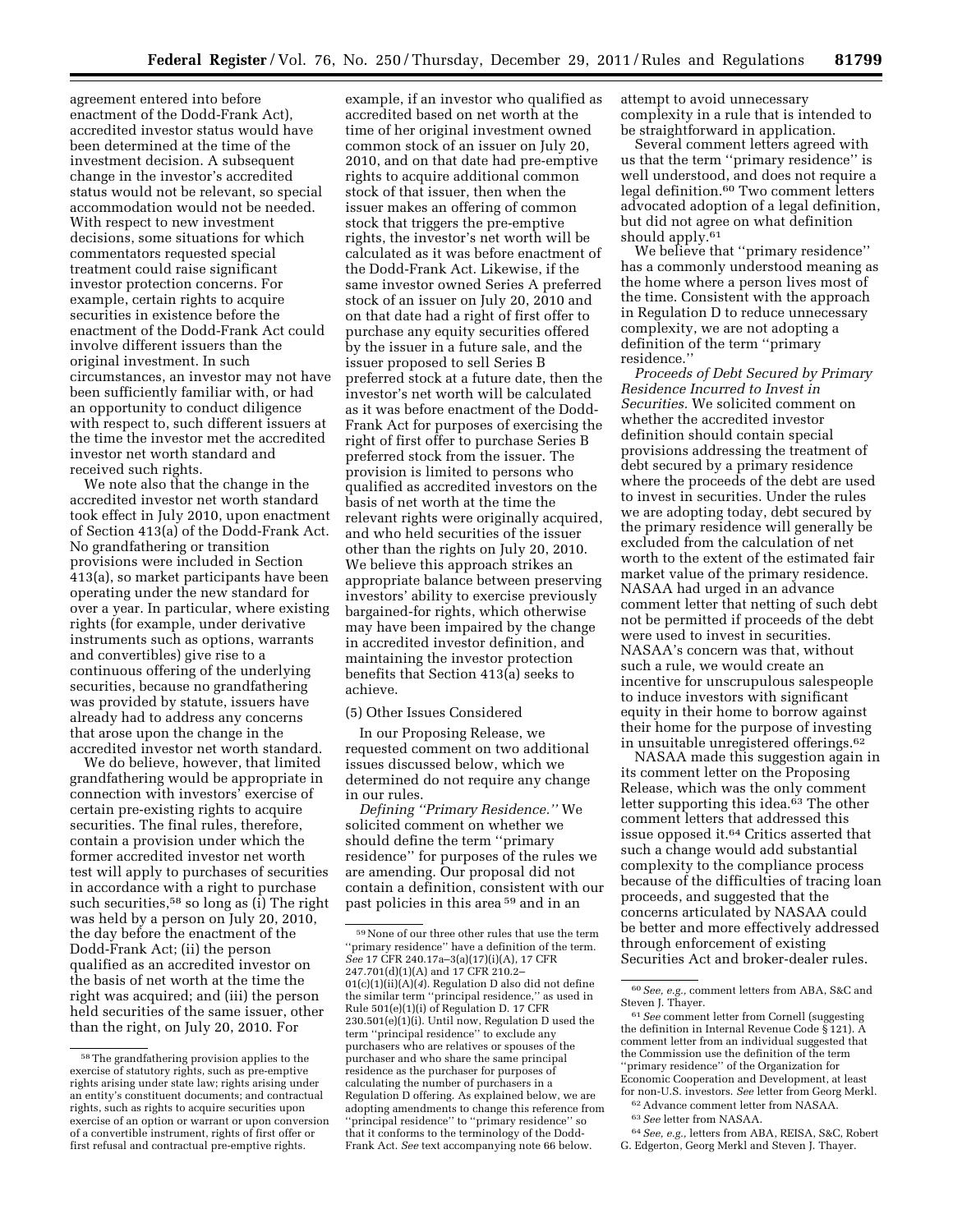After reviewing all the comment letters and further considering the issue, we have included the 60-day look-back provision discussed in Part II.A.3 above rather than a tracing provision. We believe that requiring incremental debt secured by the primary residence to be treated as a liability in the net worth calculation for 60 days after it is incurred will be a substantial disincentive to inappropriate sales practices, and will be much simpler and more certain in application than a tracing rule.65

# *B. Technical and Conforming Amendments*

As proposed, we are changing the reference to ''principal residence'' currently in Rule 501(e)(1)(i) of Regulation D 66 to ''primary residence,'' to conform it to the new language in Rule 501. We received one letter supporting this change,<sup>67</sup> and no letters objecting to this change.

Also as proposed, we are amending the references to former Securities Act Section 4(6) in Form D and several of our rules to refer to Section 4(5), as former Section 4(6) was renumbered by Section 944(a)(2) of the Dodd-Frank Act. Specifically, we are amending Rule 144(a)(3)(viii) (definition of ''restricted securities'') and Rule 155(a) (integration of abandoned offerings) of the general Securities Act rules; Rule 500(a)(1) of the Securities Act form rules; Item 6 and the General Instructions to Form D under the Securities Act; Rule 17j– 1(a)(8) (personal investment activities of investment company personnel) under the Investment Company Act, and Rule 204A–1(e)(7) (investment adviser codes of ethics) under the Investment Advisers Act.

behavior may also rise to the level of fraud under Section 17(a) of the Securities Act, 15 U.S.C. 77q(a), or Section 10(b) of the Securities Exchange Act, 15 U.S.C. 78j(b), or the Commission's antifraud rules issued under those statutory provisions.

 $^{66}\rm{For}$  purposes of calculating the number of purchasers in a Regulation D offering, Rule 501(e)(1)(i) uses the term ''principal residence'' to exclude any purchasers who are relatives or spouses of a purchaser of a Regulation D security and who share the same ''principal residence'' as the purchaser of the security. 17 CFR 230.501(e)(1)(i).

We are also removing the authority citation preceding the Preliminary Notes to Regulation D.

# **III. Paperwork Reduction Act**

The amendments we are adopting do not contain a ''collection of information'' requirement within the meaning of the Paperwork Reduction Act of 1995.68 Accordingly, the Paperwork Reduction Act is not applicable.

## **IV. Cost-Benefit Analysis**

# *A. Background and Summary of Proposals*

As discussed above, we are adopting amendments to the accredited investor standards in our rules under the Securities Act to implement the requirements of Section 413(a) of the Dodd-Frank Act.

Section 413(a) of the Dodd-Frank Act requires the definitions of ''accredited investor'' in the Securities Act rules to exclude the value of a person's primary residence for purposes of determining whether the person qualifies as an ''accredited investor'' on the basis of having a net worth in excess of \$1 million. Under the previous standard, individuals qualified as accredited investors if they had a net worth of more than \$1 million, including the value of their primary residence. The substantive change to the net worth standard was effected by operation of the Dodd-Frank Act upon enactment; however, Section 413(a) also requires us to adjust the accredited investor definitions in our Securities Act rules to conform to the new standard. We are therefore adopting conforming amendments to Securities Act Rule 501(a)(5) of Regulation D and Securities Act Rule 215(e).

This analysis focuses on the costs and benefits to the economy of including the specific amendments described below, rather than on the costs and benefits of the new accredited investor net worth standard itself. The new standard was mandated by Congress in Section 413(a) of the Dodd-Frank Act and does not reflect the exercise of our rulemaking discretion.

The language we are adopting reflects our exercise of discretion in choosing a method to implement the statutory language set forth in Section 413(a) (namely, that net worth for purposes of accredited investor qualification should be calculated excluding the positive equity, if any, in the primary residence) over two other possible methods to implement the statutory language. As explained in our Proposing Release,

these two other methods of implementation of the Section 413(a) language are: (1) excluding from net worth the fair market value of the primary residence, but including all indebtedness secured by the primary residence; and (2) excluding from net worth the fair market value of the primary residence and all indebtedness secured by the primary residence, even if it exceeds the fair market value of the primary residence. We also exercised our discretion in requiring that incremental debt secured by the primary residence that is incurred in the 60 days before the accredited investor determination is made (other than debt incurred in connection with the acquisition of a primary residence) must be treated as a liability in the net worth calculation (*i.e.,* may not be netted against the value of the residence, even if the value of the residence exceeds the amount of debt secured against it), and in adding a limited grandfathering provision under which, in certain circumstances, the former accredited investor net worth standard will apply in connection with acquisitions of securities pursuant to rights held by a person before enactment of the Dodd-Frank Act.

# *B. Comments on the Cost-Benefit Analysis*

In the Proposing Release, we requested qualitative and quantitative feedback on the nature of the benefits and costs described and any benefits and costs we may have overlooked. No comment letters expressly addressed the cost-benefit analysis in the Proposing Release, but some comment letters cited certain costs and benefits consistent with those described in this release in the course of making a variety of suggestions and observations. For example, the rules that we are adopting, which may result in individuals' having to estimate the value of their primary residence in order to determine whether the amount of debt secured against the residence exceeds the estimated fair market value of the residence, was criticized by some commentators on the basis that it would increase compliance costs.69 As indicated above, individuals were required to estimate the value of their primary residence to calculate net worth as defined before enactment of the Dodd-Frank Act, and the Commission is not aware that this caused a problem for individuals seeking to qualify as accredited investors on that basis. Others asserted that the failure to include grandfathering or other transition

 $\rm ^{65}$  The standards governing broker-dealer sales practices will also apply in relation to the activities of broker-dealer personnel. NASD (now known as FINRA) Rule 2310 requires registered representatives of broker-dealers to make only suitable recommendations to their customers. *See*  Financial Industry Regulatory Authority, NASD Rule 2310: Recommendations to Customers (Suitability) (2010) (available at *[http://](http://finra.complinet.com/en/display/display_main.html?rbid=2403&element_id=3638)  [finra.complinet.com/en/display/](http://finra.complinet.com/en/display/display_main.html?rbid=2403&element_id=3638)  display*\_*[main.html?rbid=2403&element](http://finra.complinet.com/en/display/display_main.html?rbid=2403&element_id=3638)*\_*id=3638*). Depending on the facts and circumstances, such

<sup>67</sup>*See* letter from ABA. 68 44 U.S.C. 3501–3521. 69*See* letters from IPA, Georg Merkl.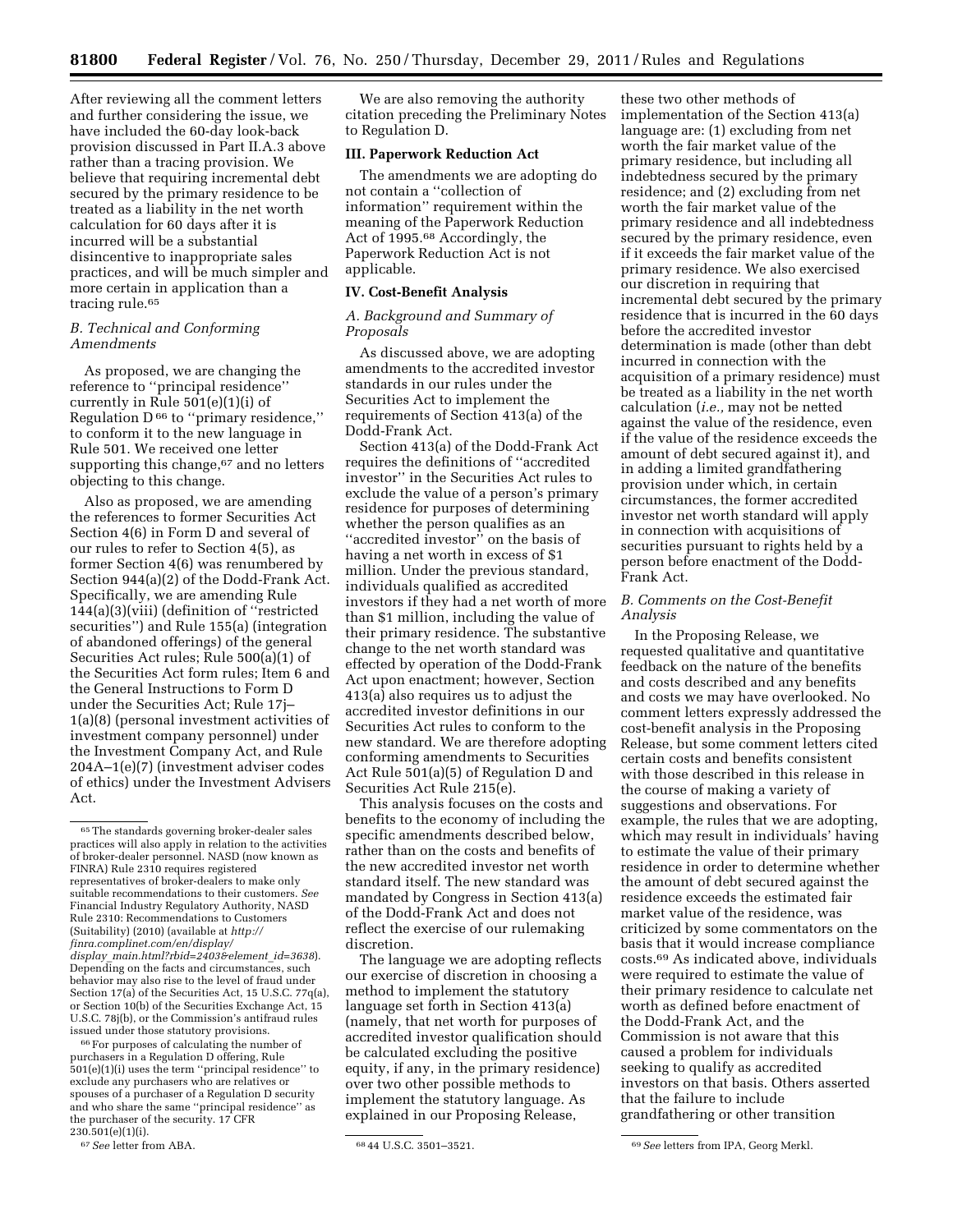provisions in the new rules would impose costs on investors (who may be unable to protect their existing investments from dilution or to exercise pre-existing rights) and on issuers (which may have a harder time raising capital).70 We have attempted to respond to that comment by providing for limited grandfathering.

## *C. Benefits*

We believe the rules we are adopting provide the most appropriate method to implement Section 413(a), and will result in the following benefits compared to other possible methods to implement Section 413(a):

• We believe the final amendments most accurately reflect the manner in which individual net worth has traditionally been determined and understood, and what is commonly understood by ''the value of a person's primary residence.'' We believe investors and issuers will benefit from implementing rules that are easy to understand and consistent with conventional net worth calculation concepts through reduced transaction costs relative to other alternatives.71

• The amendments will result in a larger pool of accredited investors than the first alternative method of implementation, under which all indebtedness secured by the primary residence would be included as a liability in the net worth calculation. The available data suggest that there is no material difference in the size of the accredited investor pool between the alternative we are adopting and the second alternative method, under which all indebtedness secured by the primary residence would be excluded from the net worth calculation, even if in excess of the estimated value of the primary residence.72 To the extent that exempt

offerings to accredited investors are less costly for issuers to complete than registered offerings, a larger pool of accredited investors that may participate in these offerings could result in cost savings for issuers conducting these offerings.

• The additional provision in the final rules that requires incremental debt secured against the primary residence to be treated as a liability in the net worth calculation for 60 days after it is incurred will eliminate individuals' ability to inflate their net worth for purposes of the accredited investor definition by taking on incremental debt secured against their primary residence shortly before securities are sold to them. The lookback period will reduce incentives to manipulate net worth calculations, should make investors whose net worth reaches the accredited investor threshold only if value of available home equity is included as part of a net worth calculation less susceptible to high-pressure sales tactics, and generally will provide investor protection benefits to households which, under the criteria of Section 413(a), are less able to bear the economic risk of an investment in unregistered securities.

• The provision in the final rules will apply the pre-Dodd-Frank Act accredited investor net worth test to acquisitions of securities pursuant to rights held on July 20, 2010 by persons who qualified as accredited investor on the basis of net worth at the time the rights were acquired and who held securities of the issuer other than the rights on July 20, 2010. Under this provision, investors who no longer qualify as accredited investors under the new net worth standard, but who would qualify under the former standard, will qualify as accredited investors in that limited context. This should provide a benefit to both investors and issuers, in that investors who have ceased to

qualify as accredited investors because of the change in net worth standard will be able to exercise pre-existing rights even if the issuer is unable or unwilling to permit exercise by non-accredited investors, and at lower cost than if the individuals did not qualify as accredited investors.

## *D. Costs*

Like our analysis of the benefits, our analysis of the costs focuses on the costs attributable to our adopted language on how to treat the primary residence and debt secured by the primary residence in the calculation of net worth, including the treatment of debt incurred in the 60 days before the net worth calculation is performed, and on the costs attributable to the transition provision included in the final rules.

Many of the potential costs of our amendments are dependent on a number of factors. Costs may include the following:

• Our amendments involve more complex calculations than the two alternative possible approaches we have identified.73 Although no third party appraisal is required, our amendments may require estimating the fair market value of the investor's primary residence to determine whether it exceeds the amount of indebtedness secured by the primary residence. In contrast, both of the alternative net worth calculations could be performed merely by ignoring the primary residence as an asset in determining the net worth amount, and in the case of the second alternative method of implementation also ignoring the indebtedness secured by the primary residence. However, this would appear to be a manageable cost. Investors had to estimate the fair market of their primary residence to calculate net worth under the net worth standard for accredited investor that applied before enactment of the Dodd-Frank Act, and the Commission is not aware that market participants found the need for such an estimate to be problematic.

• Where indebtedness secured by the primary residence has increased in the 60 days preceding the net worth calculation, other than in connection with the acquisition of the primary residence, our amendments will also require determining the amount of that increase, and treating that amount as a liability in the net worth calculation.

• The amendments could encourage investors (or incentivize salespeople to encourage investors) to take on indebtedness secured by their primary

<sup>70</sup>*See e.g.,* letters from ABA, Investment Advisers Association, Investment Program Association, Real Estate Investment Securities Association, S&C, Sutherland Asbill & Brennan and Steven J. Thayer.

<sup>71</sup>*See* notes 35–36 above and accompanying text. 72Using data from the 2007 Federal Reserve Board Survey of Consumer Finances, our Division of Risk, Strategy and Financial Innovation estimates that in 2007 approximately 8.3 million households (7.2% of U.S. households) would have qualified as accredited under the standards in our new rules on the basis of net worth, annual income or both. Approximately 7.6 million of such households (6.5% of U.S. households) would have qualified on the basis of net worth. If we adopted a standard based on an alternative method of implementation of Section 413(a) that excludes from the net worth calculation the fair market value of the primary residence but not any indebtedness secured by the primary residence, only 7.8 million households (6.7%) would have qualified as accredited. Conversely, if we adopted a standard under which both the fair market value of the primary residence and all indebtedness secured by the primary residence, even indebtedness in excess of the fair

market value of the primary residence, were excluded from the net worth calculation, the number of accredited U.S. households would have been the same as under the approach we are adopting. More information regarding the survey may be obtained at *[http://www.federalreserve.gov/](http://www.federalreserve.gov/pubs/oss/oss2/scfindex.html)  [pubs/oss/oss2/scfindex.html.](http://www.federalreserve.gov/pubs/oss/oss2/scfindex.html) See also* note 46 above and accompanying text. Staff at the Federal Reserve also informed us that based on an unpublished 2009 supplemental Survey of Consumer Finances, which surveyed the same households that were surveyed in 2007, estimates of the number of qualifying households in 2009 under the various methods of implementation of Section 413(a) are qualitatively similar to estimates derived from the 2007 survey. For both 2007 and 2009, the data suggest that the number of households nationwide that qualify as accredited investors is not affected by whether the net worth calculation includes or excludes the underwater portion of debt secured by the primary residence.

<sup>73</sup>Some commentators objected to the proposal on this basis. *See* note 39 and accompanying text.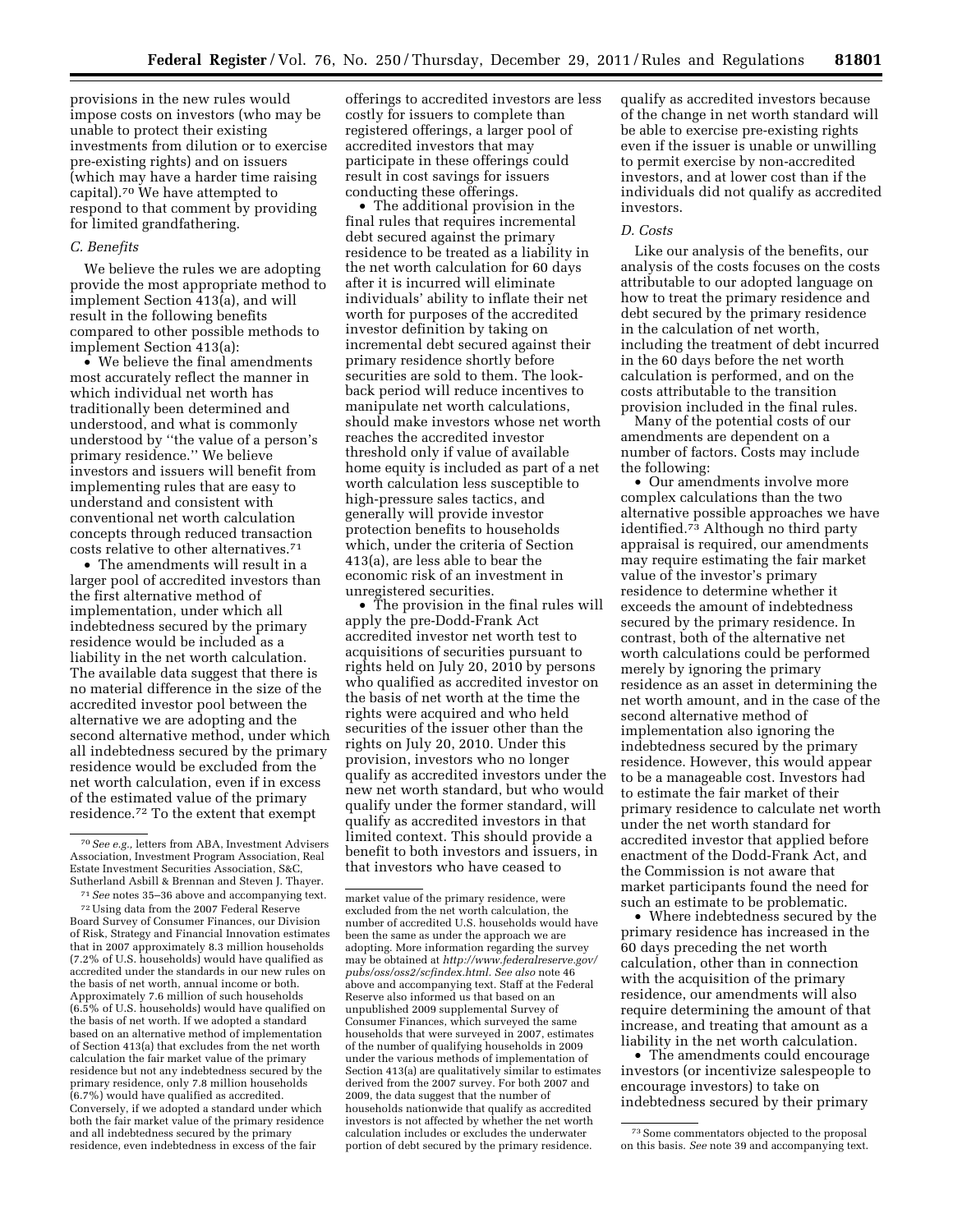residence with the primary motive of inflating their net worth in order to satisfy the new accredited investor net worth standard. As noted above, we believe the requirement to treat as a liability any incremental debt secured by the primary residence that is incurred in the 60 days before the accredited investor determination will reduce this incentive by requiring 60 days to pass before assets obtained with the proceeds of incremental indebtedness secured by the primary residence could result in an increase in net worth under the rule.

• Our amendments require that an investor's net worth calculation include as a liability any amount by which the indebtedness secured by the investor's primary residence exceeds the estimated fair market value of the residence. It is possible that our amendments will result in a smaller pool of eligible accredited investors than if we implemented an alternative approach that would exclude all indebtedness secured by the primary residence, even amounts in excess of the value of the residence. The data available to us do not support this view. The 2007 Federal Reserve Board Survey of Consumer Finances suggests that there is no difference in the number of households that would have qualified under the two standards in 2007 (that is, subject to sampling error, there were no households that had a net worth of \$1 million or less if the underwater portion of the mortgage was considered as a liability but greater than \$1 million if it was disregarded).74 Staff at the Federal Reserve have informed us that based on an unpublished 2009 supplemental Survey of Consumer Finances, estimates of the number of qualifying households in 2009 under the two methods of implementation are qualitatively similar to estimates derived from the 2007 survey. Nevertheless, if our amendments result in a smaller pool of accredited investors than would otherwise be the case, that could result in increased costs for companies and funds that are seeking accredited investors to participate in their exempt offerings.

• The treatment of indebtedness secured by the primary residence that is incurred within 60 days before the accredited investor determination may result in some individuals failing to meet the \$1 million net worth threshold for 60 days after entering into new financing or refinancing arrangements, who would have met such threshold if no look-back provision applied, if the proceeds of such refinancing are

invested in the primary residence or are otherwise disposed of without acquiring an asset that is included in the net worth calculation. Such individuals may lose investment opportunities if issuers are not willing or able to allow them to participate in offerings conducted during the period in which they do not qualify as accredited investors.

• The transition provision we are including will, in limited circumstances, permit investors who do not qualify as accredited investors under the new net worth standard, but who do qualify under the previous standard, to acquire securities pursuant to pre-existing rights without the protections afforded to non-accredited investors. This will impose costs to the extent that such investors would have benefited from such protections. The transition provision applies only in limited circumstances, which may prevent some investors from participating in some offerings and may cause issuers to incur the cost of seeking out other investors.

# **V. Consideration of Burden on Competition and Promotion of Efficiency, Competition and Capital Formation**

Section 2(b) of the Securities Act requires us, when engaging in rulemaking where we are required to consider or determine whether an action is necessary or appropriate in the public interest, to consider, in addition to the protection of investors, whether the action will promote efficiency, competition, and capital formation. In the Proposing Release, we considered our proposed amendments and requested comment on their potential impact in light of those standards. We believe the amendments adopted today may facilitate capital formation and promote efficiency, relative to an alternative method of implementation that would exclude only the fair market value of the primary residence from the net worth calculation and would not provide grandfathering to facilitate exercise of pre-existing rights under certain circumstances. We do not anticipate that the amendments will have any effects on competition.

We believe the amendments impose no significant burden on efficiency, competition and capital formation beyond any that may have been imposed by enactment of the Dodd-Frank Act. As discussed in the costbenefit analysis in Part IV above, however, the language of Section 413(a) could be subject to alternative methods of implementation if our rules do not provide standards for how to calculate

the value of the primary residence. In this regard, we added explanatory language to our rules on how to treat the primary residence and indebtedness secured by the primary residence in determining whether a person qualifies under the accredited investor net worth standard. We believe these amendments further the purposes underlying the requirements of Section 413(a) of the Dodd-Frank Act.

The adopted explanatory language requires that in calculating net worth:

• The primary residence not be included as an asset; and

• Debt secured by the primary residence not be included as a liability, except that

• If the amount of debt secured by the primary residence has increased in the 60 days preceding the accredited investor determination, other than in connection with the acquisition of the residence, the amount of such increase must be included as a liability; and

• If the amount of debt secured by the primary residence exceeds the estimated fair market value of the primary residence, the amount of such excess must be included as a liability.

As described above, we believe the approach we are adopting is generally consistent with what is commonly understood by ''the value of a person's primary residence,'' and is preferable to either of the two alternative approaches. The addition of provisions related to any net increase in the amount of debt secured by the primary residence in the 60 days preceding a sale of securities is a straightforward provision to safeguard against manipulation of the general rule. Several comment letters addressed the burden and uncertainty on investors and issuers inherent in an approach that relies on a determination of the fair market value of the primary residence, which is necessary in order to determine whether any indebtedness secured by the primary residence exceeds the value of the residence.75 These letters favored an approach that excludes from the net worth calculation both the value of the primary residence and all indebtedness secured by the primary residence, which they argue would provide investors and their advisors with certainty regarding the net worth calculation. We believe, however, that it would be inappropriate to implement Section 413(a) in this way, because it would result in a higher net worth for investors with ''underwater'' mortgages as compared to the same investors' basic net worth calculated without excluding the value of the

<sup>74</sup>*See* note 46 above.

<sup>75</sup>*See* letters from IPA, Georg Merkl, REISA and Steven J. Thayer.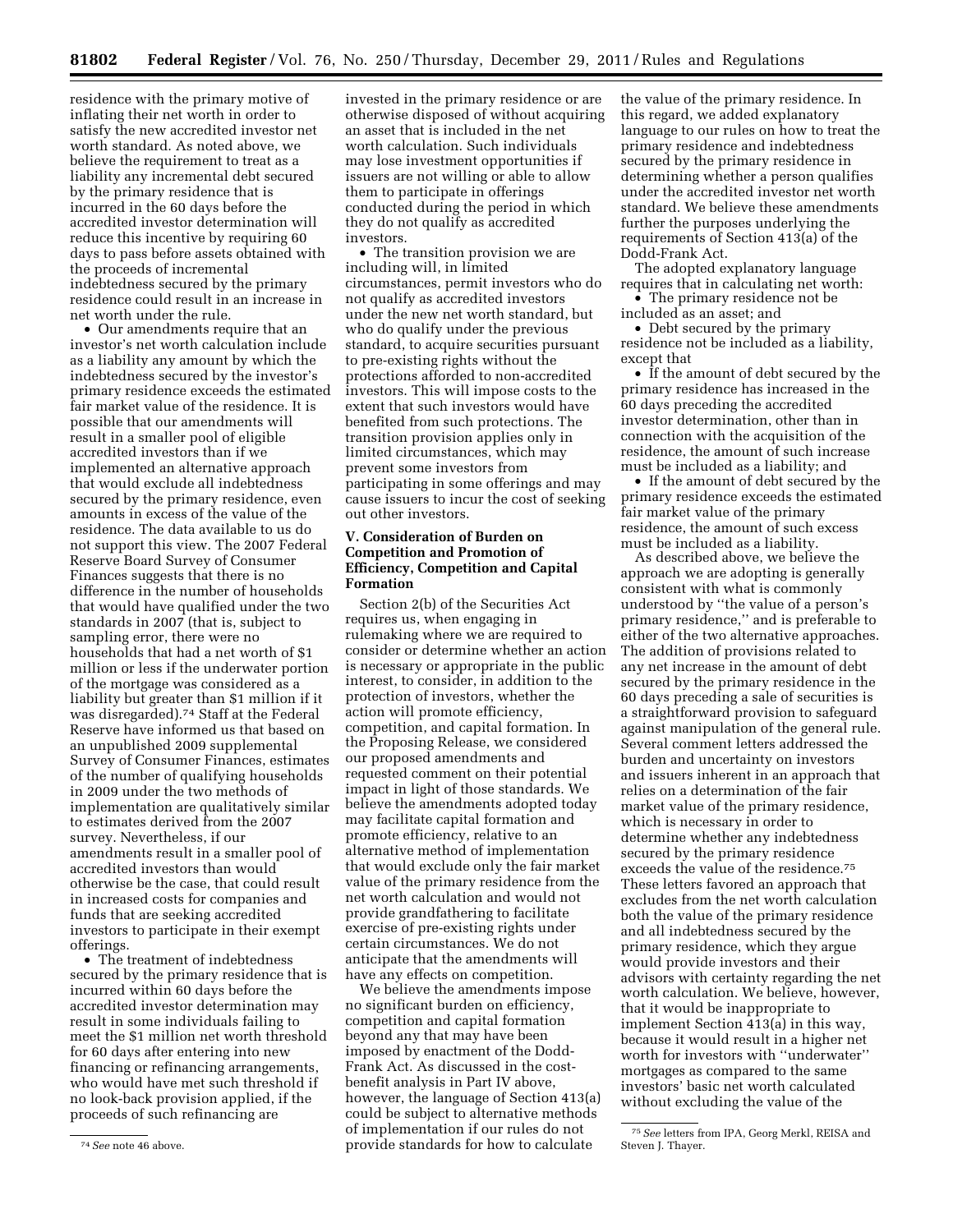primary residence.76 Furthermore, we note that, before the enactment of the Dodd-Frank Act, a net worth calculation in connection with determining accredited investor status required estimating the fair market value of the primary residence. The existing pool of accredited investors and issuers should be familiar with this kind of estimate, which should mitigate the burdens cited in these letters.

The final amendments may result in a pool of accredited investors that is larger than the first alternative approach, which would not net out debt secured by the primary residence.<sup>77</sup> To the extent that exempt offerings to accredited investors are less costly for issuers to complete compared to registered offerings, issuers conducting these exempt offerings under the new amendments could potentially experience greater cost savings than under the first alternative standard. Based on the available data, the second alternative approach to excluding the value of the primary residence under Section 413(a) (excluding from net worth the fair market value of the primary residence and all indebtedness secured by the primary residence, including all such indebtedness in excess of the fair market value of the property) would not result in a measurably larger pool of eligible accredited investors than under our amendments, and therefore would not appear to result in additional cost savings compared to our amendments.<sup>78</sup>

We believe that the provisions in the final rules dealing with the treatment of debt secured by the primary residence will not significantly affect the costs of compliance for most market participants, and therefore will not have a significant effect on efficiency or capital formation. Where the estimated fair market value of the primary residence may be less than the amount of debt secured by the residence, individuals will have to estimate such fair market value in order to establish whether any portion of the debt secured by the primary residence must be included as a liability in the net worth calculation. The rules require an estimated fair market value only; no third party valuation will be required.

There is some further complexity to the net worth calculation for individuals who have increased the amount of debt secured by their primary residence in the 60 days before seeking to qualify as accredited investors, in that they will be required to treat the incremental debt as

a liability. This provision may also result in some individuals' ceasing to satisfy the \$1 million net worth threshold for 60 days after entering into new financing arrangements that increase the amount of indebtedness secured by their primary residence, if the proceeds of such financing are invested in the primary residence or are otherwise disposed of without creating an asset for net worth purposes. This may result in the individuals' losing investment opportunities, and issuers' losing qualified investors during such 60-day period.

Several commentators expressed concern that not providing grandfathering could impose costs on both investors and issuers, including increased transaction costs for offerings that no longer qualify for exemption or that include non-accredited investors; 79 dilution or other impairment of existing investments for investors that are excluded from follow-on investment opportunities because they no longer qualify as accredited; 80 investors being forced to abandon investment strategies; 81 investors losing the benefit of previously bargained-for rights; 82 burdens on issuers because existing investors may be ineligible to make follow-on investments; 83 and the impact on private company capital formation attributable to a decrease in the number of accredited investors and the withdrawal of broker-dealers from the private placement market.84

While the Commission acknowledges these potential costs, there are no available data tracking Regulation D investment by household, so we cannot develop quantitative estimates of the economic impact of eliminating from the pool of accredited investors the households that no longer qualify based on the new net worth standard, or of providing exemptive or other relief from the new standard, which would keep such households in the accredited investor pool. This impact arises principally as a result of the enactment of Section 413(a) of the Dodd-Frank Act and only to a limited extent from our exercise of rulemaking discretion.

The final rules provide for limited transition relief by applying the former accredited investor net worth test to acquisitions of securities pursuant to rights to acquire securities, if the rights were held on July 20, 2010, the person

qualified as an accredited investor on the basis of net worth at the time the rights were acquired, and the person held securities of the issuer other than the rights on July 20, 2010. We believe this provision strikes an appropriate balance between preserving investors' ability to exercise previously bargainedfor rights, which otherwise may have been impaired by the change in the accredited investor definition, and maintaining the investor protection benefits that Section 413(a) seeks to achieve.

Where the transition provision is unavailable, the new accredited investor net worth test will apply. This may prevent some investors from participating in some offerings and cause issuers to seek out other investors. However, we believe the final rules will provide benefits for individuals who would meet the \$1 million accredited investor net worth standard only if their home equity were taken into account, to the extent they are protected by the enhanced disclosures required in registered offerings and offerings involving non-accredited investors, or become ineligible to participate in investments in restricted securities pursuant to Regulation D or Section 4(5), which are generally substantially less liquid than securities issued in registered offerings and may entail substantial additional risks.

We do not believe the amendments affect competition beyond what is required by Section 413(a). The amendments would apply equally to all issuers participating in exempt offerings under Regulation D and Section 4(5), in respect of all of their investors. We also do not believe that Section 413(a) itself places a burden on competition that our rules should ameliorate, except to the extent provided by the transition provision.

In addition to the effects described above, the amendments may positively affect efficiency and capital formation in other ways by providing a clear standard to calculate and exclude the value of the primary residence. This should generally benefit issuers and investors by making the requirements of Section 413(a) easier to apply and comply with, reducing the risk of sales to investors who do not meet the new accredited investor net worth standards, as well as the risk that an issuer may violate Securities Act registration requirements. Clear rules will also serve to promote efficiency by reducing the risk of issuers' inability to raise capital because of uncertainty in interpreting our rules. Greater clarity and certainty in our accredited investor net worth standards also should foster greater

<sup>76</sup>*See* note 42 above and accompanying text.

<sup>77</sup>*See* note 72 above and accompanying text.

<sup>78</sup>*See* note 46 above and accompanying text.

<sup>79</sup> Georg Merkl; REISA.

<sup>80</sup> Georg Merkl; S&C; Sutherland; ABA; IPA; REISA; IAA; Steven J. Thayer.

<sup>81</sup>Sutherland; IAA.

<sup>82</sup>Robert G. Edgerton; S&C; IAA; Steven J. Thayer. 83 IPA; REISA; IAA.

<sup>84</sup>REISA.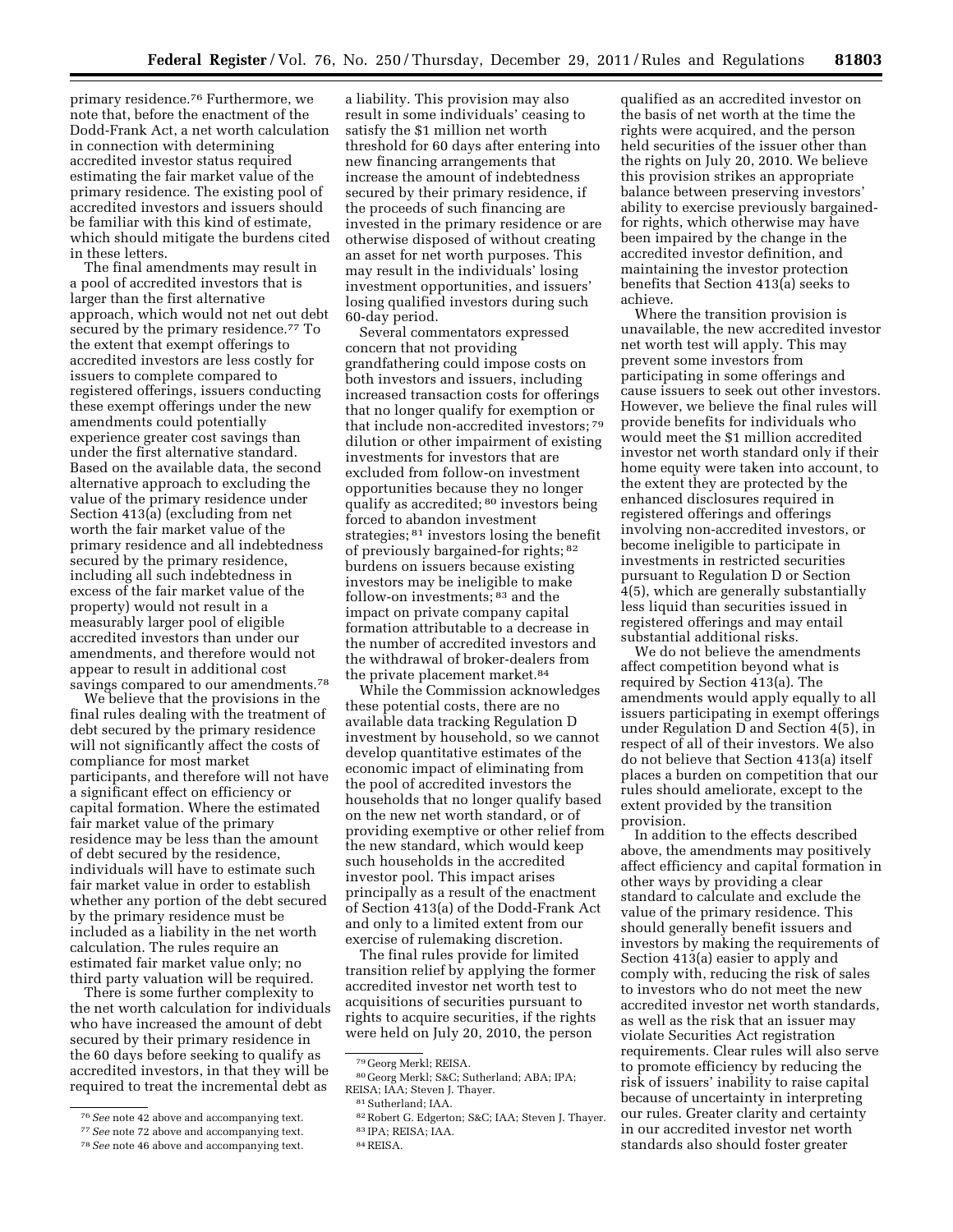confidence in our private placement markets and ultimately reduce the cost of capital, promoting increased capital formation, especially small business capital formation, which Regulation D was originally designed to promote.

# **VI. Final Regulatory Flexibility Act Analysis**

This final regulatory flexibility analysis has been prepared in accordance with the Regulatory Flexibility Act.85 This final regulatory flexibility analysis relates to amendments to our accredited investor rules under the Securities Act to implement the requirements of Section 413(a) of the Dodd-Frank Act.

# *A. Reasons for and Objectives of the Amendments*

The reason for the amendments is to implement the requirements of the Dodd-Frank Act, primarily the requirements of Section 413(a) of that statute. Section 413(a) requires the definitions of ''accredited investor'' in the Securities Act rules to exclude the value of a person's primary residence for purposes of determining whether the person qualifies as an ''accredited investor'' on the basis of having a net worth in excess of \$1 million. Under the previous standard, individuals qualified as accredited investors if they had a net worth of more than \$1 million, including the value of their primary residence. The change to the net worth standard was effective upon enactment by operation of the Dodd-Frank Act; but Section 413(a) also requires us to revise the Securities Act accredited investor definitions to conform to the new standard, which we are doing by revising Securities Act Rule 501(a)(5) of Regulation D and Rule 215(e).

Our primary objective is to implement the requirements for a new accredited investor net worth standard in Section 413(a) of the Dodd-Frank Act. We note that Section 413(a) does not prescribe the method for calculating the value of the primary residence, nor does it address specifically the treatment of indebtedness secured by the residence for purposes of the net worth determination. Accordingly, we are exercising our discretion by providing explicit requirements regarding the treatment of the primary residence and indebtedness secured by the primary residence in the calculation of net worth. We believe this standard is generally consistent with conventional and commonly understood methods of determining net worth, and what is commonly understood by ''the value of

a person's primary residence'' (with the addition of a provision for the special treatment of debt secured by a primary residence that is incurred in the 60 days preceding a sale of securities), and is preferable to other possible methods of implementation of the statutory language, such as: (1) Excluding from net worth the fair market value of the primary residence without netting out indebtedness secured by the primary residence; and (2) excluding from net worth the fair market value of the primary residence and all indebtedness secured by the primary residence, regardless of whether it exceeds the fair market value of the primary residence.

We are describing how to treat the primary residence and indebtedness secured by the primary residence in the calculation of net worth, so that implementation proceeds efficiently, with a minimum amount of uncertainty. We believe these amendments will help to reduce the cost of exempt offerings under Regulation D and Section 4(5), relative to the cost of such transactions with less specific implementation of Section 413(a), by reducing uncertainty among issuers and investors in applying the new accredited investor net worth standard mandated by Section 413(a) of the Dodd-Frank Act. By providing greater specificity, we are attempting to remove a possible impediment to issuers using these forms of offering, thereby potentially lowering the cost of capital generally and facilitating capital formation, especially for smaller issuers, while protecting investors.

The final amendments also address incremental indebtedness secured by the primary residence that is incurred within 60 days before the relevant sale of securities. This provision will eliminate individuals' ability to artificially inflate their net worth for purposes of the accredited investor definition by taking on incremental debt secured against their residence shortly before participating in an exempt offering.

85 5 U.S.C. 601 *et seq.* 86 17 CFR 230.157. test but not the new test in limited The final amendments also include a transition provision, under which the former accredited investor net worth test will apply to acquisitions of securities pursuant to rights to acquire securities, if the rights were held on July 20, 2010, the person qualified as an accredited investor on the basis of net worth at the time the rights were acquired, and the person held securities of the issuer other than the rights on July 20, 2010. This provision should facilitate the exercise of rights held at the time of enactment of the Dodd-Frank Act by persons who would qualify as accredited investors under the former

circumstances that should not give rise to significant investor protection concerns.

# *B. Significant Issues Raised by Public Comments*

In the Proposing Release, we requested comment on every aspect of the initial regulatory flexibility analysis (''IRFA''), including the number of small entities that would be affected by the proposed amendments, the nature of the impact, how to quantify the number of small entities that would be affected, and how to quantify the impact of the proposed amendments. We did not receive comments specifically addressing the IRFA.

## *C. Small Entities Subject to the Rule*

The amendments will affect issuers that are small entities, because issuers that are small entities must believe or have a reasonable basis to believe that prospective investors are accredited investors at the time of the sale of securities if they are relying on the definition of ''accredited investor'' for an exemption under Regulation D or Section 4(5). For purposes of the Regulatory Flexibility Act under our rules, an issuer is a ''small business'' or ''small organization'' if it has total assets of \$5 million or less as of the end of its most recent fiscal year.86 For purposes of the Regulatory Flexibility Act, an investment company is a small entity if it, together with other investment companies in the same group of related investment companies, has net assets of \$50 million or less as of the end of its most recent fiscal year. The amendments apply to all issuers that rely on the accredited investor net worth standards in the exemptions to Securities Act registration in Regulation D and Section 4(5).

All issuers that sell securities in reliance on Regulation D and Section 4(5) must file a notice on Form D with the Commission. However, the vast majority of companies and funds filing notices on Form D are not required to provide financial reports to the Commission. For the fiscal year ended September 30, 2010, 22,941 issuers filed a notice on Form D. We believe that many of these issuers are small entities, but we currently do not collect information on total assets of all issuers to determine if they are small entities for purposes of this analysis. We note, however, that for the fiscal year ended September 30, 2010, the median offering size for offerings under Regulation D was approximately \$1 million, which is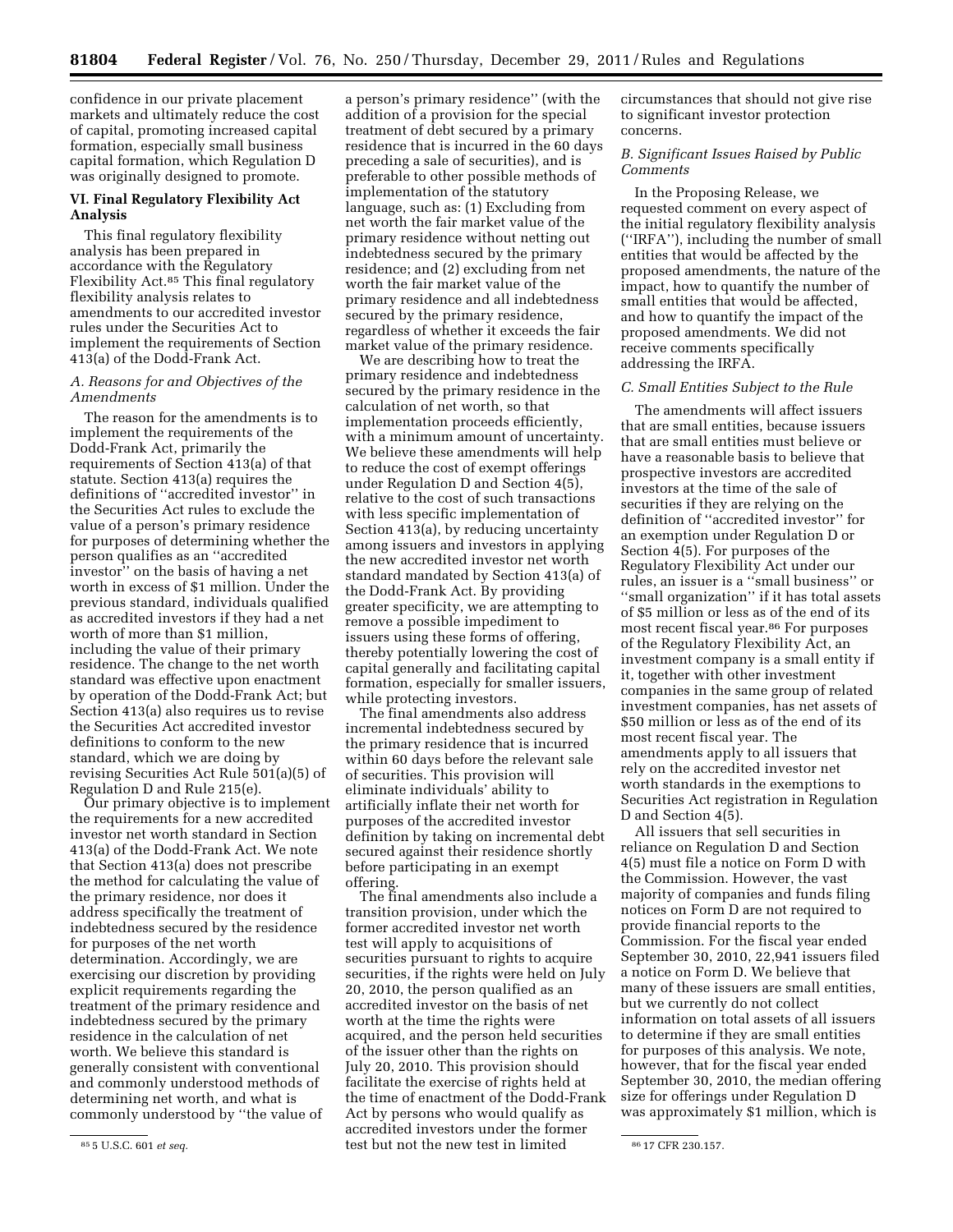consistent with the prevalence of small issuers.

# *D. Projected Reporting, Recordkeeping and Other Compliance Requirements*

None of our amendments will increase the information or time required to complete the Form D that must be filed with the Commission in connection with sales under Regulation D and Section 4(5). Our amendments adjust our rules so they comply with the requirements of Section 413(a) of the Dodd-Frank Act, including adding an anti-evasion provision with respect to debt secured by a primary residence incurred within the 60 days before a sale of securities and a limited transition provision. The rules would not require any further disclosure than is currently required in offerings made in reliance on Regulation D and Section 4(5). To the extent that the amendments provide standards on how to treat the primary residence and indebtedness secured by the primary residence in calculating net worth under the accredited investor definition, we believe that they will eliminate potential ambiguity and facilitate compliance with the accredited investor net worth standard mandated by the Dodd-Frank Act.

# *E. Agency Action To Minimize Effect on Small Entities*

The Regulatory Flexibility Act directs us to consider significant alternatives that would accomplish the stated objective of our amendments, while minimizing any significant adverse impact on small entities. In connection with the amendments, we considered the following alternatives:

• The establishment of different compliance or reporting requirements or timetables that take into account the resources available to small entities;

• The clarification, consolidation, or simplification of the rule's compliance and reporting requirements for small entities;

• The use of performance rather than design standards; and

• An exemption from coverage of the amendments, or any part thereof, for small entities.

With respect to the establishment of special compliance requirements or timetables under our amendments for small entities, we do not think this is feasible or appropriate. Our amendments do not establish any compliance requirements or timetables for compliance that we could adjust to take into account the resources available to small entities. Moreover, the amendments are designed to eliminate uncertainty among issuers and investors

that may otherwise result from inserting only the bare operative language from Section 413(a) of the Dodd-Frank Act in our rules. Providing greater specificity in our rules should provide issuers, including small entities, and investors with greater certainty concerning the availability of the Regulation D and Section 4(5) exemptions to Securities Act registration that rely on the accredited investor definition. This should facilitate efficient access to capital for both large and small entities consistent with investor protection.

Likewise, with respect to potentially clarifying, consolidating, or simplifying compliance and reporting requirements, the amendments do not impose any new compliance or reporting requirements or change any existing requirements.

With respect to using performance rather than design standards, we do not believe doing so in this context would be consistent with our objective or with the statutory requirement. Our amendments seek to specify how issuers should calculate the value of a person's primary residence for purposes of excluding its value in determining whether the person qualifies as an accredited investor on the basis of net worth. Specifying that issuers should calculate net worth by excluding the value of the primary residence and leaving the method of calculation to the discretion of the issuer, as a performance standard would, frustrates our purpose and denies small entities and others of the benefits of certainty that the amendments are designed to provide.

With respect to exempting small entities from coverage of these amendments, we believe such a provision would have no impact on the regulatory burdens on small entities, since Section 413(a) became effective upon enactment. Our amendments are designed to provide for the protection of investors without unduly burdening both issuers and investors, including small entities and their investors. They also are designed to minimize confusion among issuers and investors. Exempting small entities could potentially increase their regulatory burdens and increase confusion. We have endeavored to minimize the regulatory burden on all issuers, including small entities, while meeting our regulatory objectives.

## **VIII. Statutory Authority and Text of the Amendments**

The amendments described in this release are being adopted under the authority set forth in Sections 2(a)(15), 3(b), 4(2), 19 and 28 of the Securities

Act, as amended,87 Section 38(a) of the Investment Company Act,88 Section 211(a) of the Investment Advisers Act 89 and Sections 413(a) and 944(a) of the Dodd-Frank Act.

# **List of Subjects in 17 CFR Parts 230, 239, 270 and 275**

Reporting and recordkeeping requirements, Securities.

For the reasons set out above, the Commission amends Title 17, Chapter II of the Code of Federal Regulations as follows:

# **PART 230—GENERAL RULES AND REGULATIONS, SECURITIES ACT OF 1933**

■ 1. The general authority citation for Part 230 is revised to read as follows:

**Authority:** 15 U.S.C. 77b, 77b note, 77c, 77d, 77f, 77g, 77h, 77j, 77r, 77s, 77z–3, 77sss, 78c, 78d, 78j, 78*l,* 78m, 78n, 78o, 78o–7 note, 78t, 78w, 78*ll*(d), 78mm, 80a–8, 80a–24, 80a– 28, 80a–29, 80a–30, and 80a–37, unless otherwise noted.

\* \* \* \* \*

#### **§ 230.144 [Amended]**

■ 2. Amend § 230.144, paragraph (a)(3)(viii), by removing the reference to  $"4(6)$  (15 U.S.C. 77 $d(6)$ )" and adding in its place ''4(5) (15 U.S.C. 77d(5))''.

#### **§ 230.155 [Amended]**

■ 3. Amend § 230.155, paragraph (a), by removing the references to "4(6)" and ''77d(6)'' and adding in their places " $4(5)$ " and " $77d(5)$ ", respectively.

 $\blacksquare$  4. Amend § 230.215 by revising paragraph (e) to read as follows:

# **§ 230.215 Accredited investor.**

\* \* \* \* \* (e) Any natural person whose individual net worth, or joint net worth with that person's spouse, exceeds \$1,000,000.

(1) Except as provided in paragraph (e)(2) of this section, for purposes of calculating net worth under this paragraph (e):

(i) The person's primary residence shall not be included as an asset;

(ii) Indebtedness that is secured by the person's primary residence, up to the estimated fair market value of the primary residence at the time of the sale of securities, shall not be included as a liability (except that if the amount of such indebtedness outstanding at the time of the sale of securities exceeds the amount outstanding 60 days before such

<sup>87</sup> 15 U.S.C. 77b(a)(15), 77c(b), 77d(2), 77s and

<sup>77</sup>z–3.

<sup>88</sup> 15 U.S.C. 80a–38(a). 89 15 U.S.C. 80b–11(a).